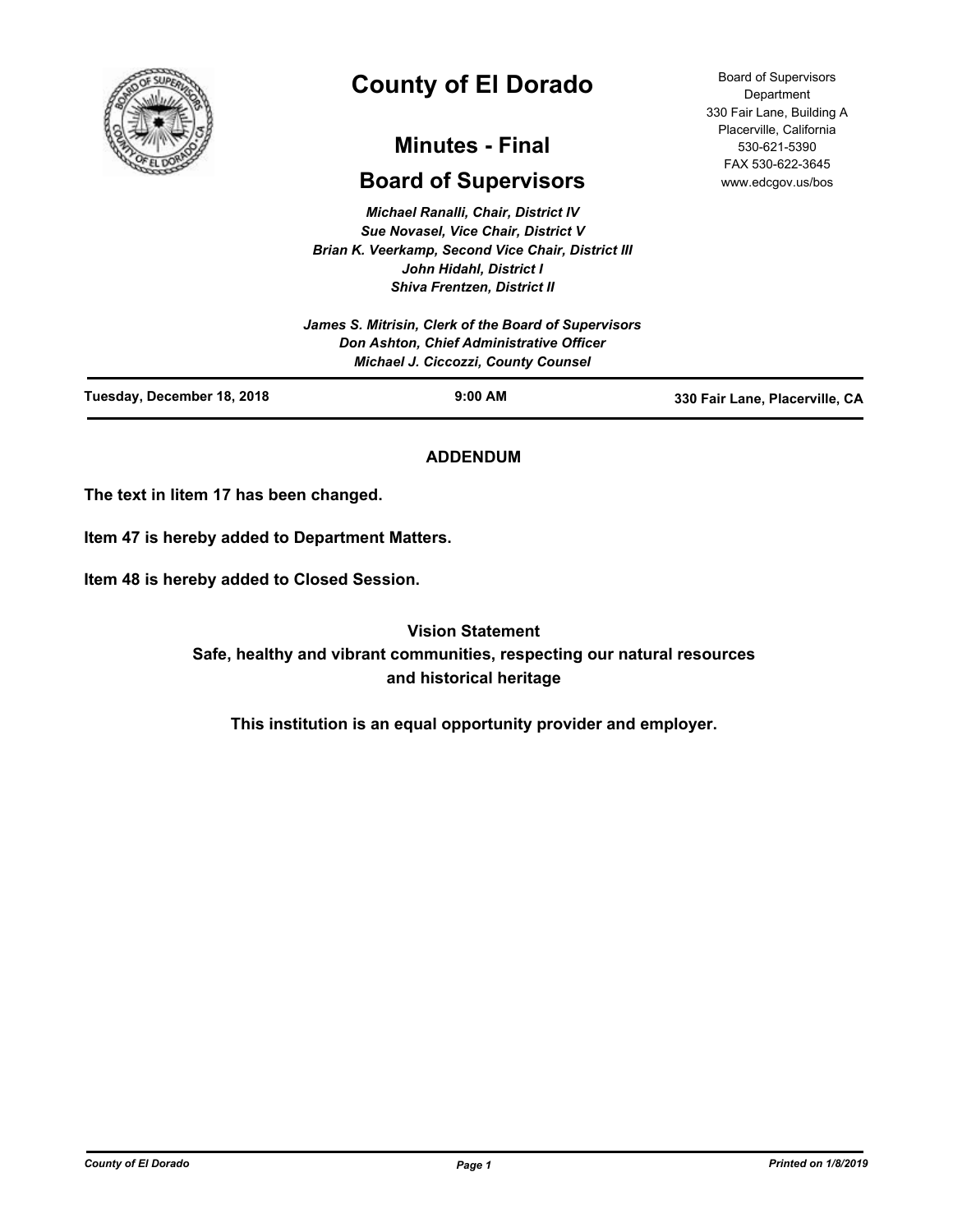Live Web Streaming and archiving of most Board of Supervisors meeting videos, all meeting agendas, supplemental materials and meeting minutes are available on the internet at: http://eldorado.legistar.com/Calendar.aspx

To listen to open session portions of the meeting in real time, dial (530) 621-7603. This specialized dial in number is programmed for listening only and is operable when the audio system inside the meeting room is activated. Please be advised that callers will experience silence anytime the Board is not actively meeting, such as during Closed Session or break periods.

The County of El Dorado is committed to ensuring that persons with disabilities are provided the resources to participate in its public meetings. Please contact the office of the Clerk of the Board if you require accommodation at 530-621-5390 or via email, edc.cob@edcgov.us.

The Board of Supervisors is concerned that written information submitted to the Board the day of the Board meeting may not receive the attention it deserves. The Board Clerk cannot guarantee that any FAX, email, or mail received the day of the meeting will be delivered to the Board prior to action on the subject matter.

The Board meets simultaneously as the Board of Supervisors and the Board of Directors of the Air Quality Management District, In-Home Supportive Services, Public Housing Authority, Redevelopment Agency and other Special Districts.

For Purposes of the Brown Act § 54954.2 (a), the numbered items on this Agenda give a brief description of each item of business to be transacted or discussed. Recommendations of the staff, as shown, do not prevent the Board from taking other action.

Materials related to an item on this Agenda submitted to the Board of Supervisors after distribution of the agenda packet are available for inspection during normal business hours in the public viewing packet located in Building A, 330 Fair Lane, Placerville or in the Board Clerk's Office located at the same address. Such documents are also available on the Board of Supervisors' Meeting Agenda webpage subject to staff's ability to post the documents before the meeting.

# **PROTOCOLS FOR PUBLIC COMMENT**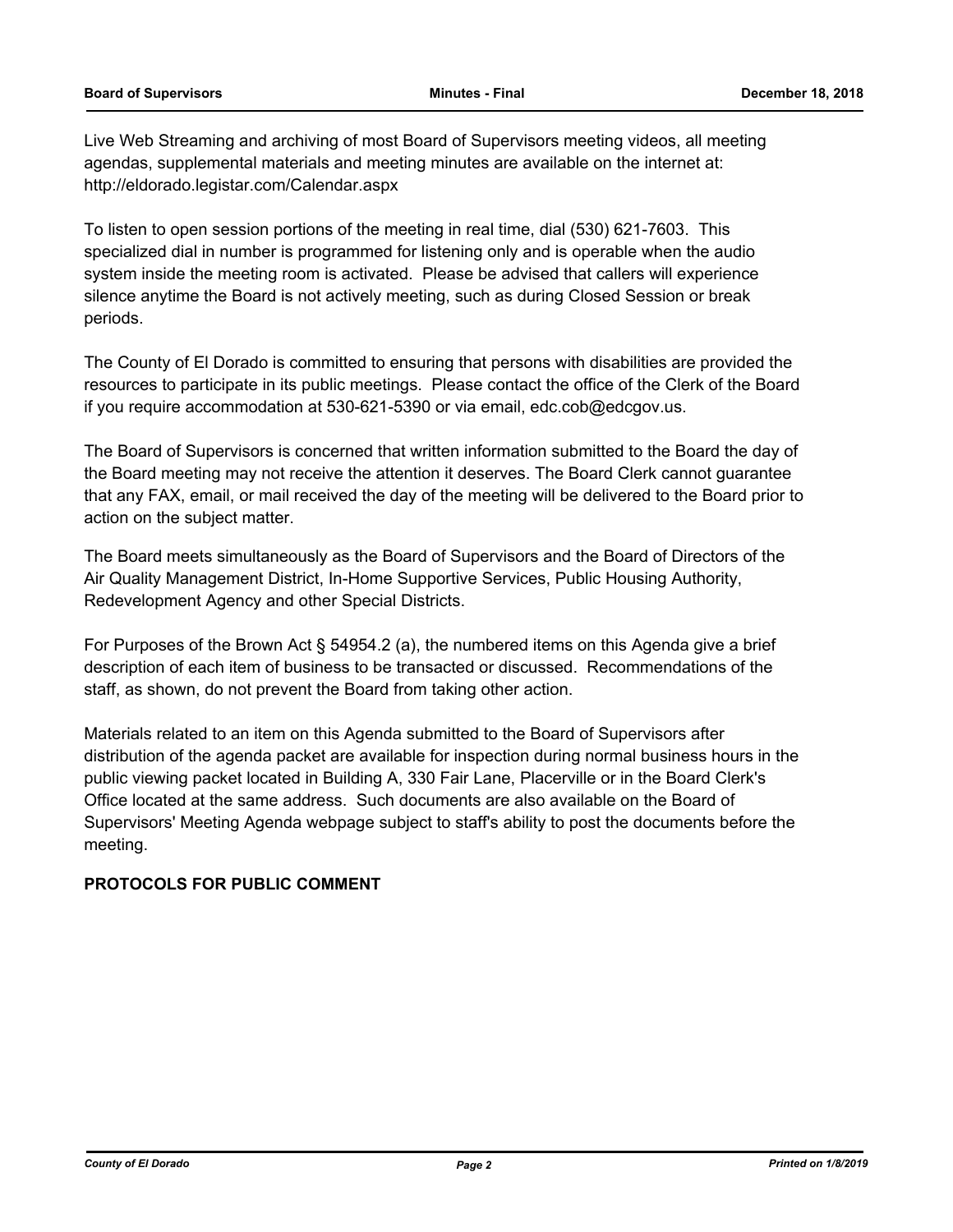Public comment will be received at designated periods as called by the Board Chair.

Public comment on items scheduled for Closed Session will be received before the Board recesses to Closed Session.

Except with the consent of the Board, individuals shall be allowed to speak to an item only once.

On December 5, 2017 the Board adopted the following protocol relative to public comment periods:

Time for public input will be provided at every Board of Supervisors meeting. Individuals will have three minutes to address the Board. Individuals authorized by organizations will have three minutes to present organizational positions and perspectives and may request additional time, up to five minutes. At the discretion of the Board, time to speak by any individual may be modified.

A total of 20 minutes will be allocated for public comment during Open Forum and for each agenda item to be discussed. Public comment on certain agenda items designated and approved by the Board may be treated differently with specific time limits per speaker or a limit on the total amount of time designated for public comment. It is the intent of the Board that quasi-judicial matters have additional flexibility depending upon the nature of the issue.

Individual Board members may ask clarifying questions but will not engage in substantive dialogue with persons providing input to the Board.

If a person providing input to the Board creates a disruption by refusing to follow Board guidelines, the Chair of the Board may take the following actions.

Step 1. Request the person adhere to Board guidelines. If the person refuses, the Chair may ask the Clerk to turn off the speaker's microphone.

Step 2. If the disruption continues, the Chair may order a recess of the Board meeting.

Step 3. If the disruption continues, the Chair may order the removal of the person from the Board meeting.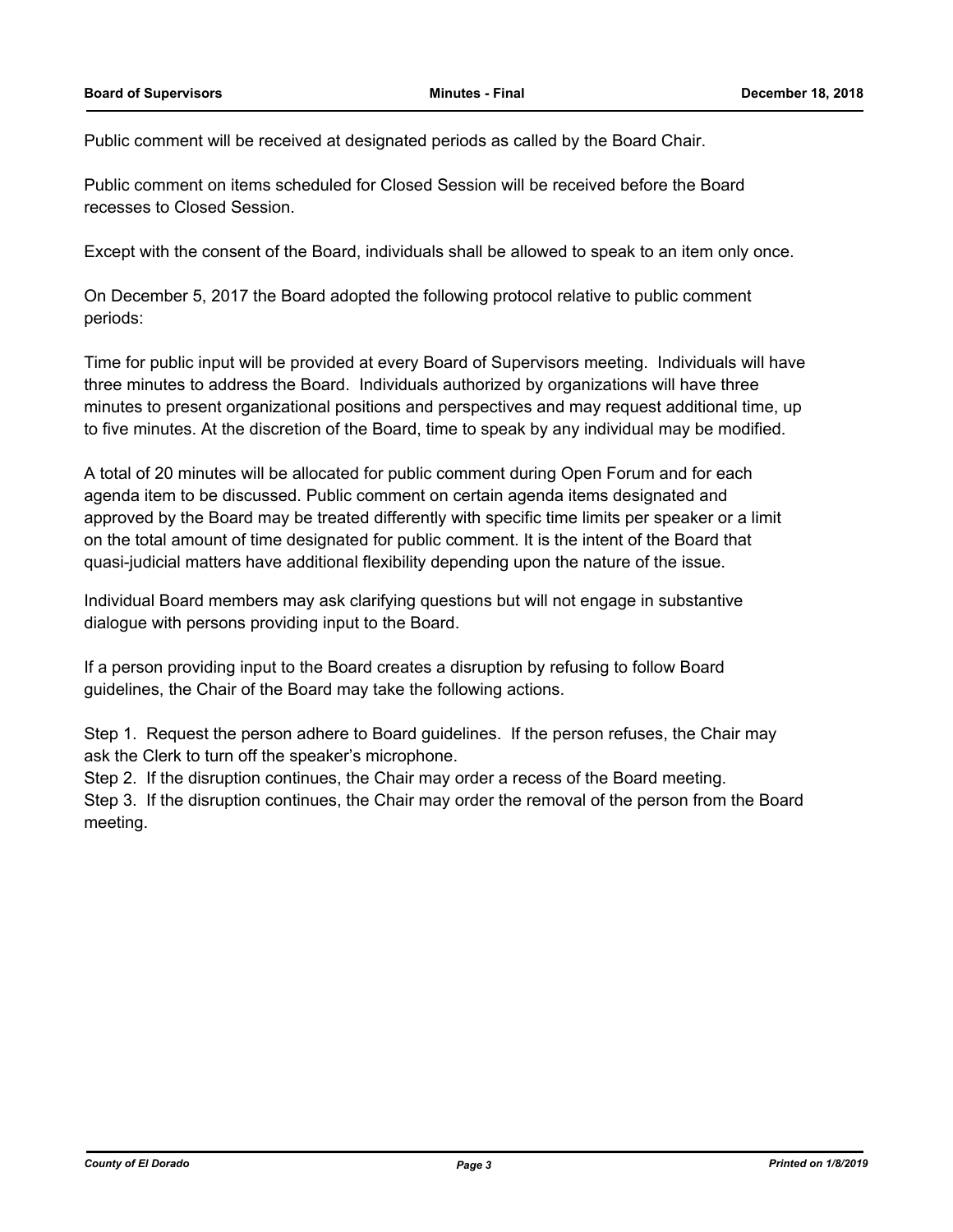# **9:00 A.M. - CALLED TO ORDER**

Present: 4 - Supervisor Veerkamp, Supervisor Frentzen, Supervisor Novasel and Supervisor Hidahl

#### **INVOCATION AND PLEDGE OF ALLEGIANCE TO THE FLAG**

**Pastor Dave Cooke of the Cold Springs Community Church gave the Invocation. Supervisor Hidahl led the Pledge of Allegiance to the Flag.**

#### **ADOPTION OF THE AGENDA**

**A motion was made by Supervisor Frentzen, seconded by Supervisor Novasel to Adopt the Agenda.**

**Yes:** 5 - Veerkamp, Frentzen, Ranalli, Novasel and Hidahl

### **9:00 A.M. - TIME ALLOCATION**

**1.** [18-1931](http://eldorado.legistar.com/gateway.aspx?m=l&id=/matter.aspx?key=25281) Supervisor Novasel recommending the Board enjoy the Annual Performance by the El Dorado County Holiday Singers, Directed by Elizabeth Zangari and the Choir of County Employees. (Est. Time: 20 Min.)

> **The Board enjoyed the Annual Performance by the El Dorado County Holiday Singers.**

# **APPROVAL OF CONSENT CALENDAR**

*Public Comment: S. Taylor*

**A motion was made by Supervisor Veerkamp, seconded by Supervisor Hidahl to Approve the Consent Calendar with the following changes: Pull items 3, 11, 13, 18 and 22 for discussion.**

**Yes:** 5 - Veerkamp, Frentzen, Ranalli, Novasel and Hidahl

The Board may make any necessary additions, deletions or corrections to the agenda including moving items to or from the Consent Calendar and adopt the agenda and the Consent Calendar with one single vote. A Board member may request an item be removed from the Consent Calendar for discussion and separate Board action. At the appropriate time as called by the Board Chair, members of the public may make a comment on matters on the Consent Calendar prior to Board action.

# **OPEN FORUM**

*Public Comment: M. Smith, J. McDuggle, T. Kayes, K. Greenwood*

[18-1971](http://eldorado.legistar.com/gateway.aspx?m=l&id=/matter.aspx?key=25321) **OPEN FORUM (See Attachment)**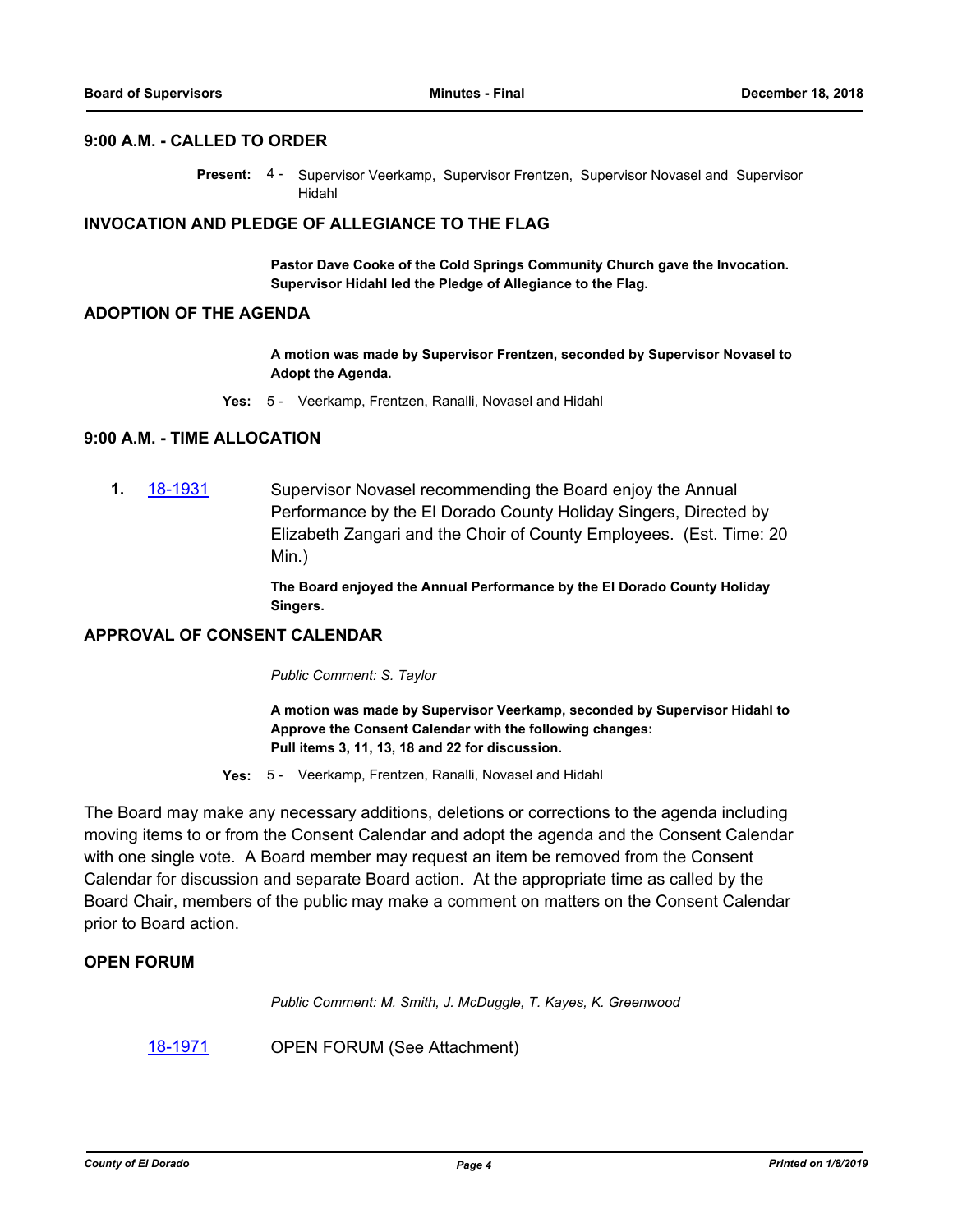Open Forum is an opportunity for members of the public to address the Board of Supervisors on subject matter that is not on their meeting agenda and within their jurisdiction. Public comments during Open Forum are limited to three minutes per person. Individuals authorized by organizations will have three minutes to present organizational positions and perspectives and may request additional time, up to five minutes. The total amount of time reserved for Open Forum is 20 Minutes.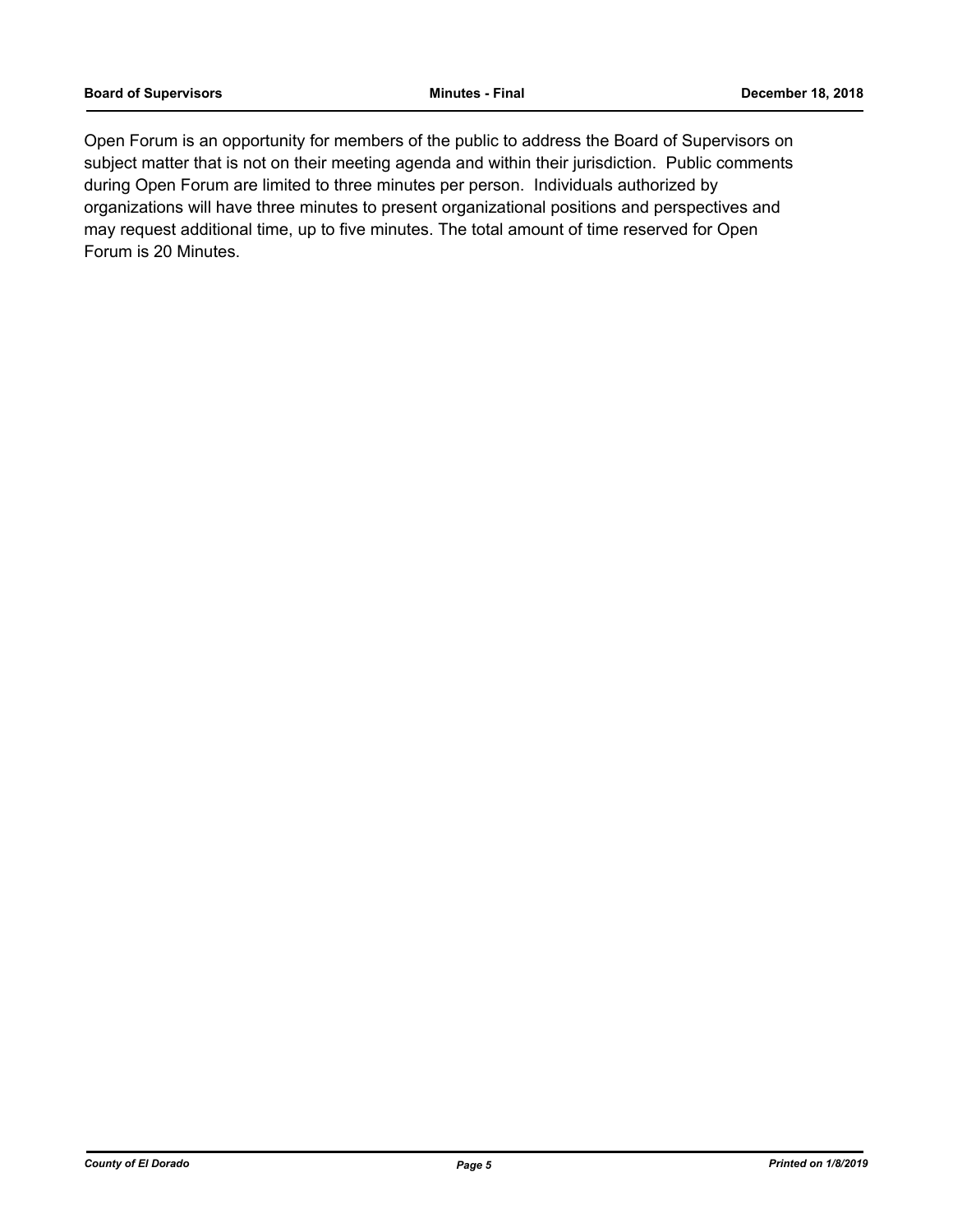# **CONSENT CALENDAR**

**2.** [18-1930](http://eldorado.legistar.com/gateway.aspx?m=l&id=/matter.aspx?key=25280) Clerk of the Board recommending the Board approve the Minutes from the regular meeting of the Board on December 11, 2018.

**This matter was Approved on the Consent Calendar.**

### **GENERAL GOVERNMENT - CONSENT ITEMS**

**3.** [18-1885](http://eldorado.legistar.com/gateway.aspx?m=l&id=/matter.aspx?key=25235) Auditor-Controller recommending the Board: 1) Receive and file the attached annual reports as required by SB 165 for Community Facilities District No. 1992-1 (CFD 1992-1 Serrano), Community Facilities District 2000-1 (CFD 2000-1 South Lake Tahoe Recreation Facilities JPA), Community Facilities District No. 2001-1 (CFD 2001-1 Promontory), Community Facilities District No. 2005-1 (CFD 2005-1 Blackstone), Community Facilities District No. 2005-2 (CFD 2005-2 Laurel Oaks), and Community Facilities District No. 2014-1 (CFD 2014-1 Carson Creek); and 2) Adopt and authorize the Chair to sign Resolution **257-2018** accepting said reports.

*Public Comment: T. Kayes, K. Poster*

**A motion was made by Supervisor Veerkamp, seconded by Supervisor Hidahl to Approve this matter and Adopt Resolution 257-2018.**

- **Yes:** 5 Veerkamp, Frentzen, Ranalli, Novasel and Hidahl
- **4.** [18-1911](http://eldorado.legistar.com/gateway.aspx?m=l&id=/matter.aspx?key=25261) Chief Administrative Officer and Auditor Controller recommending the Board approve and adopt Policy E-1, Time Entry and Alternative Work Schedule Policy.

#### **FUNDING:** N/A

**This matter was Approved on the Consent Calendar.**

**5.** [18-1878](http://eldorado.legistar.com/gateway.aspx?m=l&id=/matter.aspx?key=25228) Chief Administrative Office recommending the Board approve and authorize the Chief Administrative Officer to sign the Greater Sacramento Economic Council Regional Cooperation Policy, a policy between Greater Sacramento Economic Council and the Economic Development Directors Taskforce.

#### **FUNDING:** N/A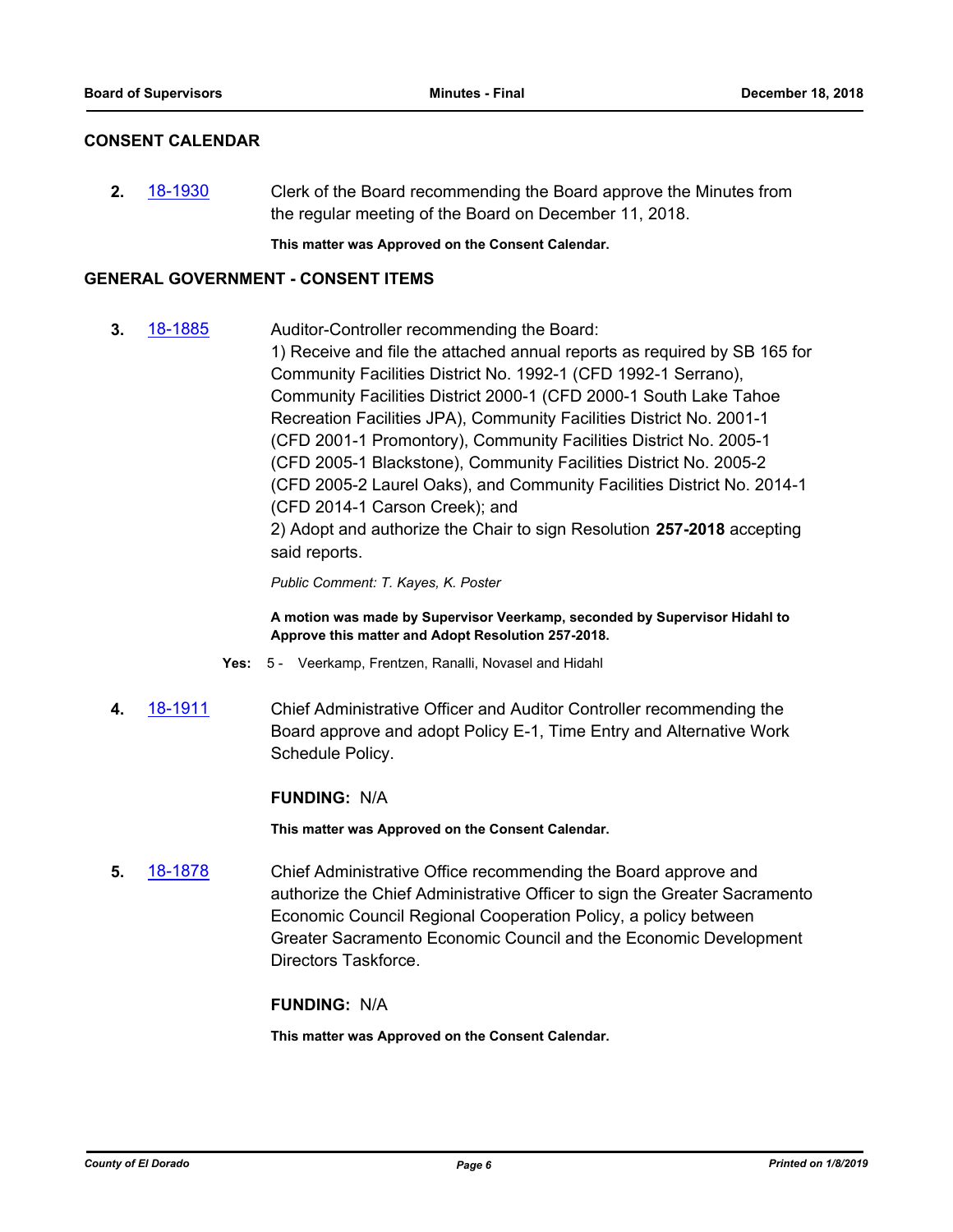**6.** [18-1926](http://eldorado.legistar.com/gateway.aspx?m=l&id=/matter.aspx?key=25276) Chief Administrative Office recommending the Board approve and authorize the Chair to sign the Tax Sharing Agreement between the Shingle Springs Band of Miwok Indians and El Dorado County for the gas station on Shingle Springs Drive near Highway 50.

**FUNDING:** Sales Tax.

**This matter was Approved on the Consent Calendar.**

**7.** [18-1747](http://eldorado.legistar.com/gateway.aspx?m=l&id=/matter.aspx?key=25098) Chief Administrative Office, Facilities Division, recommending the Board authorize the Purchasing Agent to sign Amendment II to Agreement for Services 383-S1610 with Christenson Consulting to increase compensation by \$158,137 (for an amended not-to-exceed of \$466,937), extend the term an additional year (for an amended expiration of May 30, 2020) and increase the hourly rate from \$150 to \$160 per hour (effective June 1, 2019) for continued services related to the County's Public Safety Facility Project and Solar Project.

> **FUNDING:** Public Safety Facility - Accumulative Capital Outlay Fund & United States Department of Agriculture.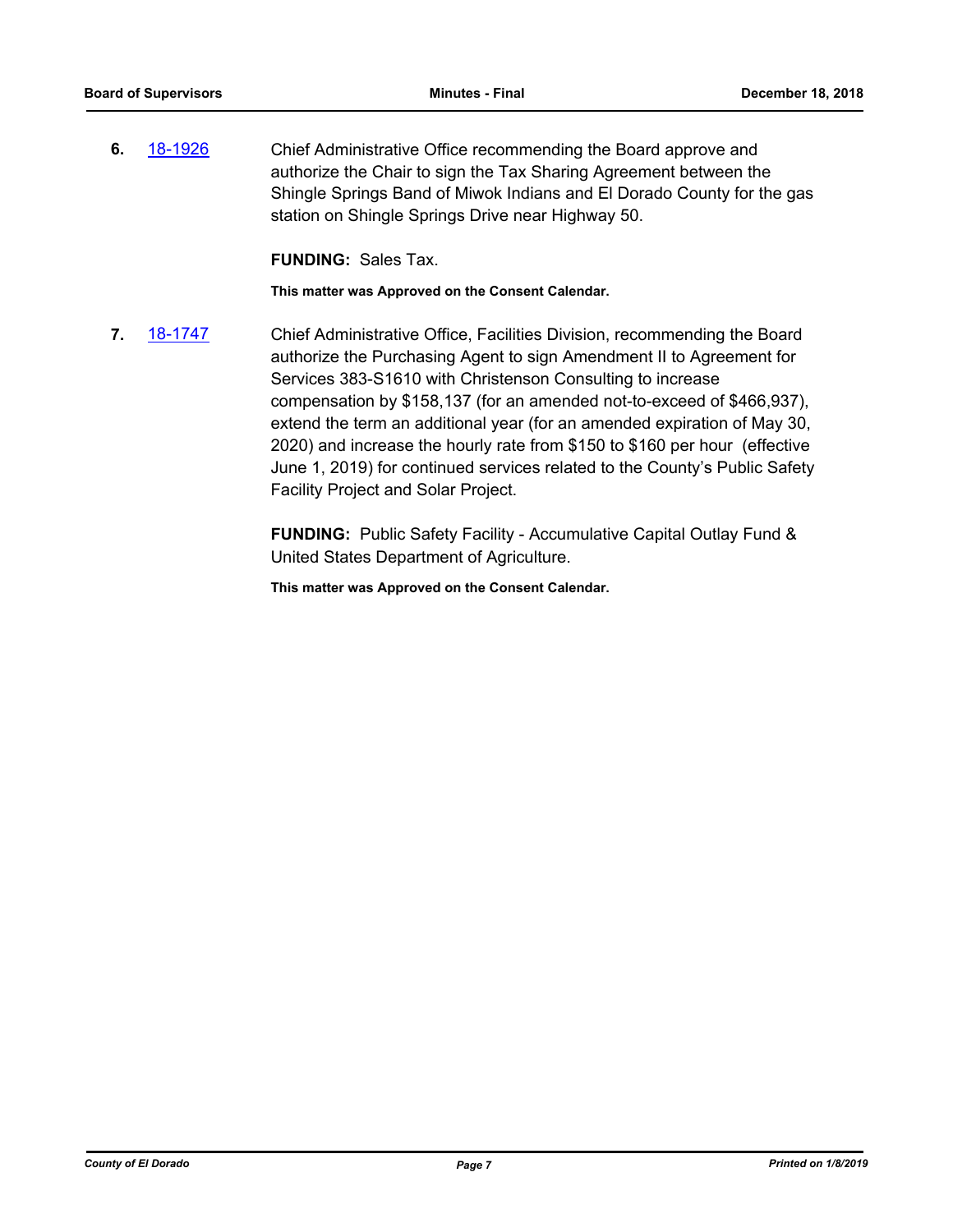**8.** [18-1889](http://eldorado.legistar.com/gateway.aspx?m=l&id=/matter.aspx?key=25239) Broadband Ad Hoc Committee, in coordination with the Chief Administrative Office, recommending the Board: 1) Approve and authorize the Purchasing Agent, or designee, to sign Amendment 3 of Agreement 248 with NEO Fiber, doing business as NEO Connect, to increase the not to exceed amount by \$23,993 to \$149,993 and extend the term to June 30, 2019, utilizing the remaining dollars available from the Economic Development Administration (EDA) grant, with a 50% general fund match, for further work as directed by the Board, related to the Broadband Needs Assessment and Feasibility Study in El Dorado County; 2) Approve and authorize the Purchasing Agent, or designee, to sign

Agreement 3598 with NEO Fiber, doing business as NEO Connect, for on-call consulting and as needed staff support related to Broadband efforts in the County, with a not to exceed amount of \$10,000, effective upon execution for a term of one year; and

3) Authorize the Purchasing Agent, or designee, to execute any contract amendments for Agreements 248 and 3598 which do not increase the total amount or term of the Agreements, and contingent upon approval by County Counsel and Risk Management.

**FUNDING:** Agreement 248: \$23,993 (50% EDS Grant Funds, 50% Economic Development/General Fund match); Agreement 3598: \$10,000 (Economic Development/General Fund).

**This matter was Approved on the Consent Calendar.**

**9.** [18-1800](http://eldorado.legistar.com/gateway.aspx?m=l&id=/matter.aspx?key=25151) Clerk of the Board and Supervisor Novasel recommending the Board: 1) Approve and authorize the Chair to sign a letter exercising the first option to extend Lease Agreement 073-L1711 with Emerald Bay Properties, LLC, for an additional one (1) year period for office space located at 924 Emerald Bay Road in South Lake Tahoe for a term effective January 1, 2019 to December 31, 2019 for an estimated monthly charge in the amount of \$537 for the purposes of providing local office space for Supervisor Novasel and her assistant; and 2) Delegate authority to the Facilities Division Manager to exercise the second option to extend the Lease Agreement for an additional one (1) year period commencing January 1, 2020 to December 31, 2020.

**FUNDING:** General Fund.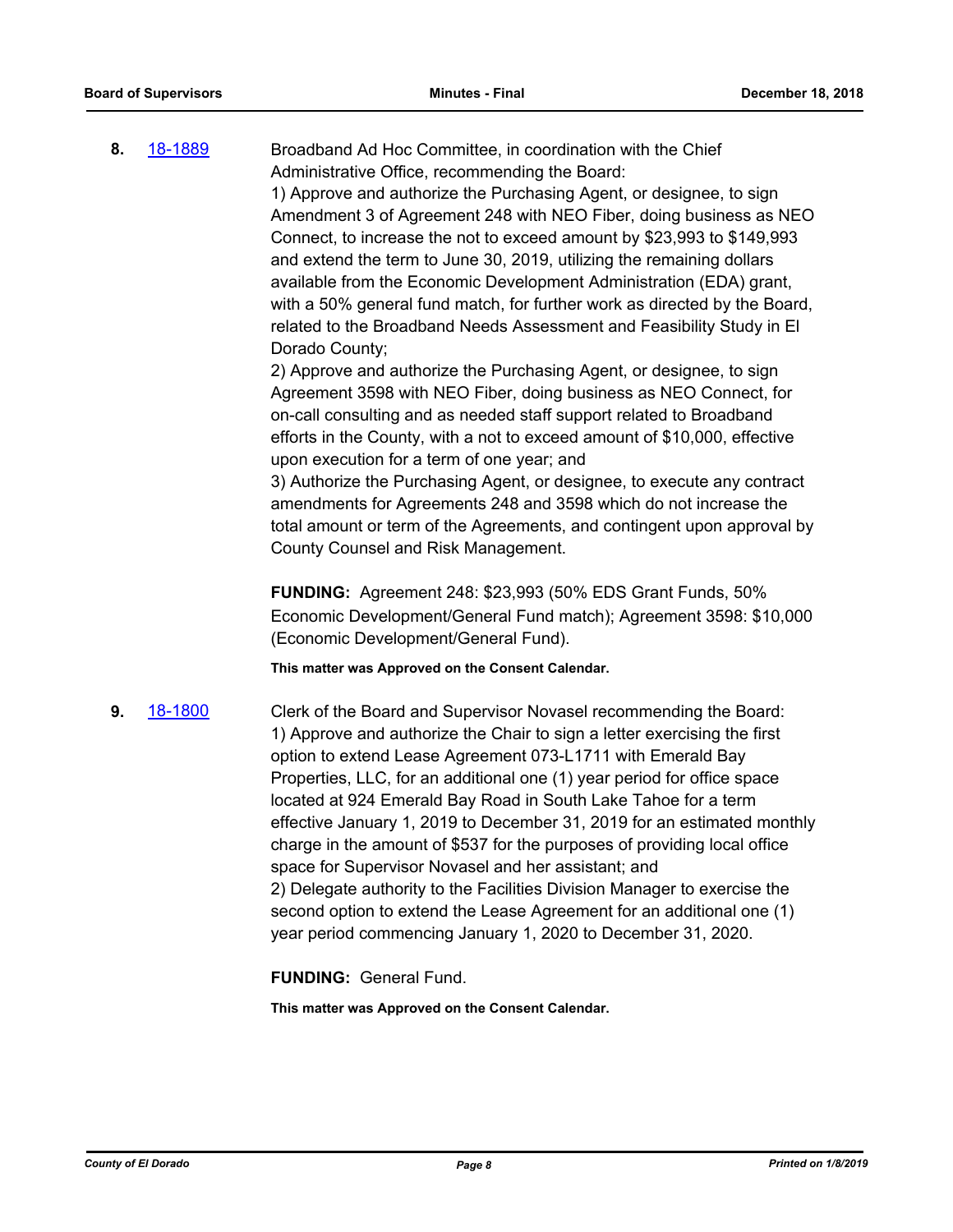**10.** [18-1890](http://eldorado.legistar.com/gateway.aspx?m=l&id=/matter.aspx?key=25240) Supervisor Novasel and Clerk of the Board recommending the Board: 1) Adopt and authorize the Chair to sign Resolution **258-2018** amending Resolution 150-2018 to expand the maximum total number of members from 7 to 9 for the recently established Meyers Advisory Council; and 2) Approve the following inaugural appointments to the Meyers Advisory Council;

a) Joseph Cardinale to a two-year term ending December 17, 2020;

- b) James Marino to a two-year term ending December 17, 2020;
- c) Trevor Coolidge to a two-year term ending December 17, 2020;
- d) Carl Fair to a two-year term ending December 17, 2020;
- e) Amanda Ross to a two-year term ending December 17, 2020;
- f) Judith Wood to a four-year term ending December 17, 2022;
- g) Josh Marianelli to a four-year term ending December 17, 2022;
- h) Greg Daum to a four-year term ending December 17, 2022; and

i) Leon Abravanel to a four-year term ending December 17, 2022.

**This matter was Approved and Resolution 258-2018 was Adopted upon Approval of the Consent Calendar.**

**11.** [18-1827](http://eldorado.legistar.com/gateway.aspx?m=l&id=/matter.aspx?key=25178) Human Resources Department recommending the Board approve and authorize the Chair to sign Resolution **251-2018** adopting the County's Salary Schedule to:

> 1) Comply with the California Public Employees' Retirement System reporting requirements; and

2) Comply with Government Code sections 20636 and 7522.34(a) as well as California Code of Regulations 570.5.

# **FUNDING:** N/A

**A motion was made by Supervisor Novasel, seconded by Supervisor Veerkamp to Adopt Resolution 251-2018.**

**Yes:** 5 - Veerkamp, Frentzen, Ranalli, Novasel and Hidahl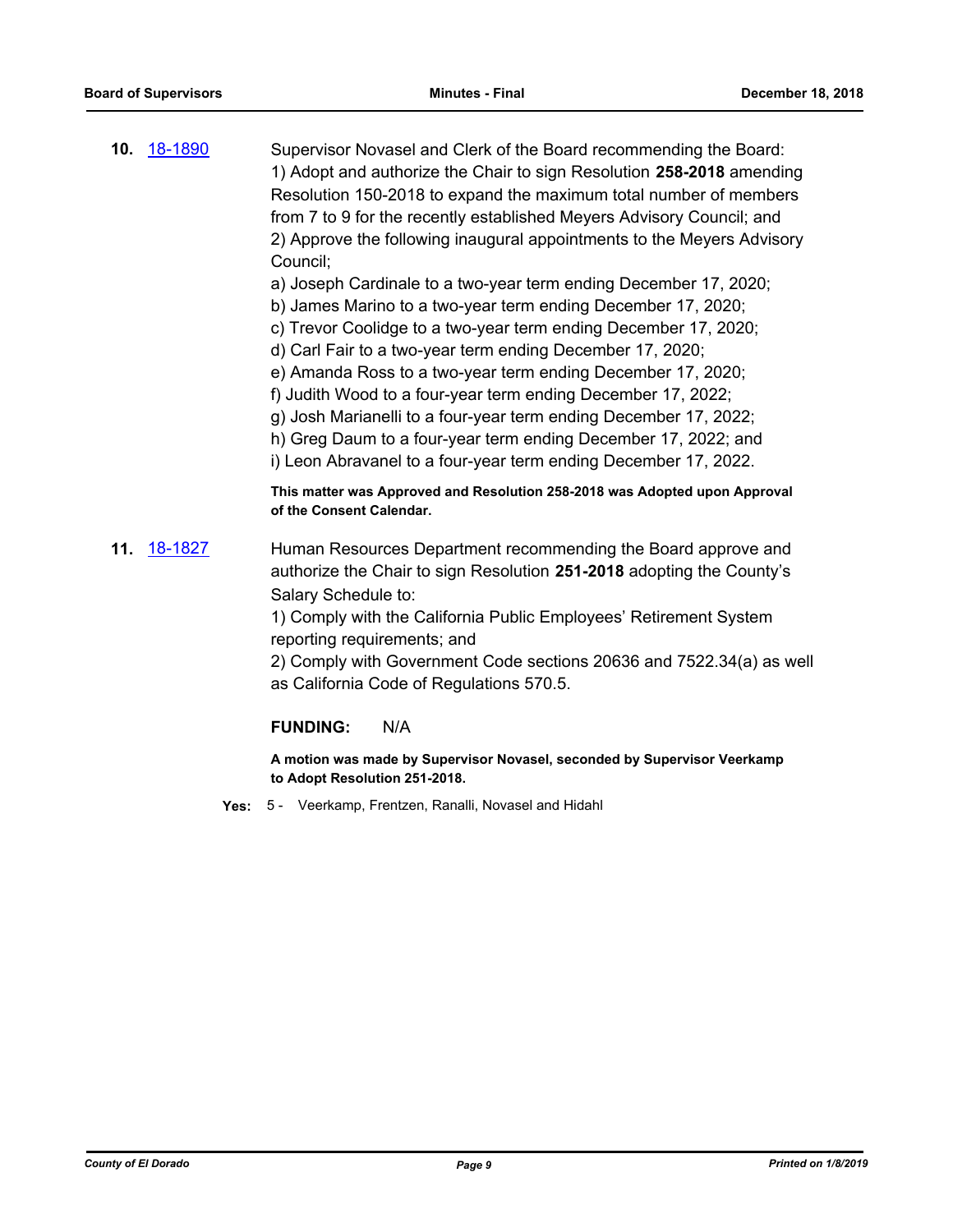**12.** [18-1828](http://eldorado.legistar.com/gateway.aspx?m=l&id=/matter.aspx?key=25179) Human Resources Department recommending the Board approve the following:

1) Revised class specifications for the Department of Human Resources:

Sr. Human Resources Analyst and Human Resources Technician;

2) Revised class specification for the Planning and Building Department: Deputy Director of Building Services - Chief Building Official (Title change from: Deputy Director of Development Services - Building Official);

3) Revised County-wide class specification: Accountant/Auditor; and

4) Adopt and authorize the Chair to sign Resolution **254-2018** to approve the following:

a) Class specification title change from Deputy Director of Development Services - Building Official to Deputy Director of Building Services - Chief Building Official; and

b) The reclassification (reallocation) of one (1.0 FTE) position from Risk Analyst I/II to Human Resources Analyst I/II in the Human Resources Department.

# **FUNDING:** N/A

**This matter was Approved and Resolution 254-2018 was Adopted upon Approval of the Consent Calendar.**

**13.** [18-1832](http://eldorado.legistar.com/gateway.aspx?m=l&id=/matter.aspx?key=25183) Human Resources Department recommending the Board adopt, effective the pay period containing January 1, 2019, new salaries (as listed in Attachment B) for the classifications affected by El Dorado County Charter, Section 504; the Memorandum of Understanding between the County of El Dorado and the Deputy Sheriffs' Association, Article 5, Section 2; and the Memorandum of Understanding between the County of El Dorado and the El Dorado County Law Enforcement Management Association, Article 4, Section 1B for an estimated total annual cost increase of \$540,849 (approximately \$270,424 for the remainder of Fiscal Year 2018-19).

# **FUNDING:** General Fund.

*Public Comment: T. Kayes*

**A motion was made by Supervisor Veerkamp, seconded by Supervisor Frentzen to Approve this matter.**

**Yes:** 5 - Veerkamp, Frentzen, Ranalli, Novasel and Hidahl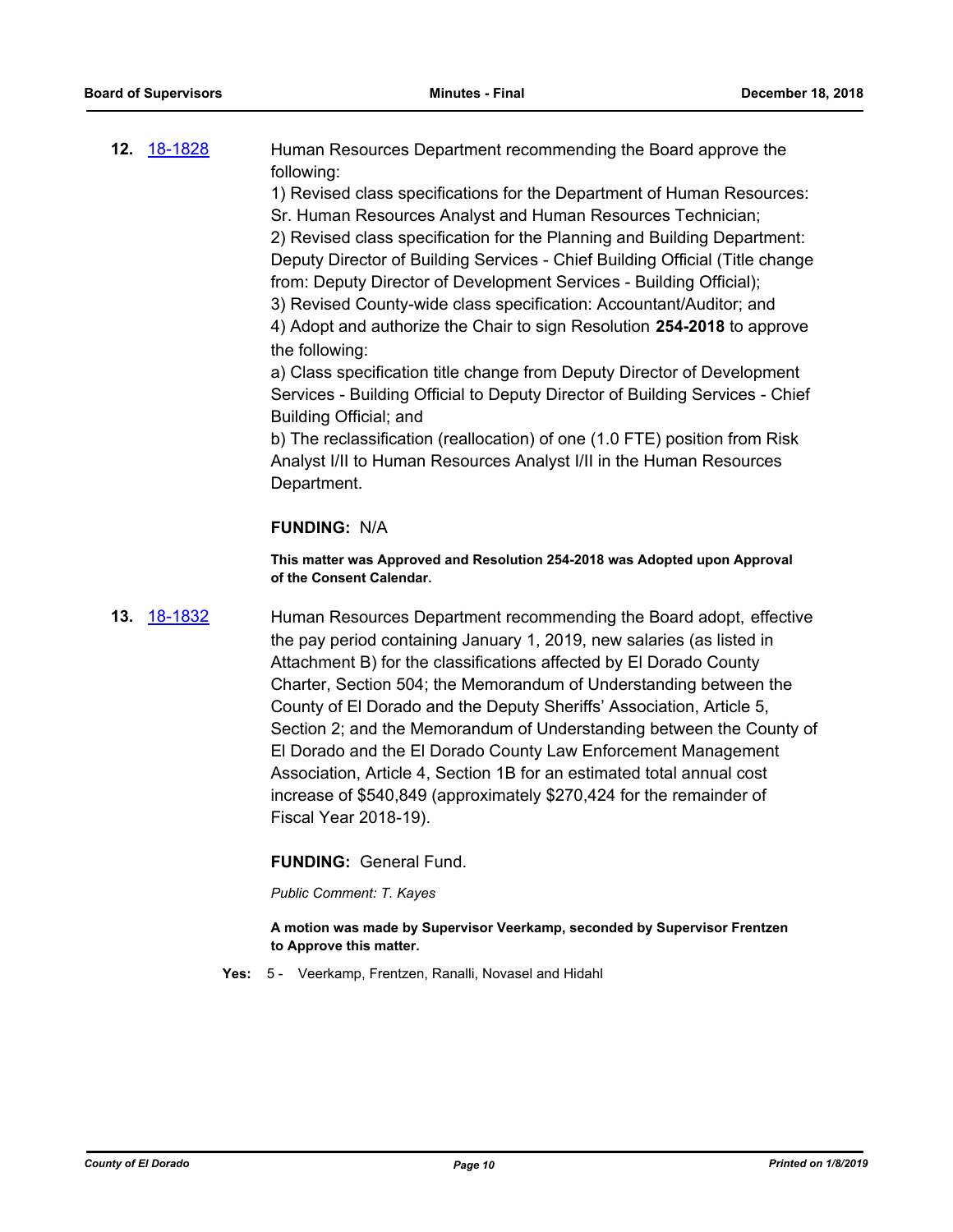**14.** [18-1874](http://eldorado.legistar.com/gateway.aspx?m=l&id=/matter.aspx?key=25224) Human Resources Department and Planning and Building Department, recommending the Board adopt and authorize the Chair to sign Resolution **259-2018**, amending the Authorized Personnel Allocation Resolution 132-2018 for the Planning and Building Department, to: 1) Delete 1.0 vacant full-time equivalent Administrative Secretary allocation;

2) Add 1.0 full-time equivalent Executive Assistant allocation with Confidential Status;

3) Direct that the above changes be added to the Fiscal Year 2018-19 Position Allocation Schedule; and

4) Provide authorization to the Director of Human Resources to make, if needed, any technical corrections to the authorized personnel allocations for the Planning and Building Department.

**FUNDING:** General Fund (offset with some Planning and Building fees).

**Resolution 259-2018 was Adopted upon Approval of the Consent Calendar.**

**15.** [18-1938](http://eldorado.legistar.com/gateway.aspx?m=l&id=/matter.aspx?key=25288) Human Resources Department recommending the Board approve the minimum wage increase from \$11.00 to \$12.00 effective the pay period containing January 1, 2019.

**FUNDING:** Various.

**This matter was Approved on the Consent Calendar.**

**16.** [18-1273](http://eldorado.legistar.com/gateway.aspx?m=l&id=/matter.aspx?key=24624) Information Technologies Department recommending the Board: 1) Waive formal bidding requirements in accordance with Purchasing Ordinance 3.12.160 Exemptions from Competitive Process, Sections C and D;

> 2) Authorize the Purchasing Agent to issue a purchase order with Advantel Networks utilizing the cooperative purchasing agreement CA Participating Addendum #7-14-70-21 and Avaya NASPO Master Contract #AR603, in an amount not to exceed \$240,957 for hardware, software, and services necessary to upgrade the County's telecommunications infrastructure and to build-out the telecommunications infrastructure of the Public Safety Facility; and 3) Authorize the Purchasing Agent to increase the purchase order on an

"as needed" basis up to 10% over the initial purchase order amount, as long as funding is available within the requesting department's budget.

**FUNDING:** General Fund with partial cost recovery from A-87 Cost Allocation Plan.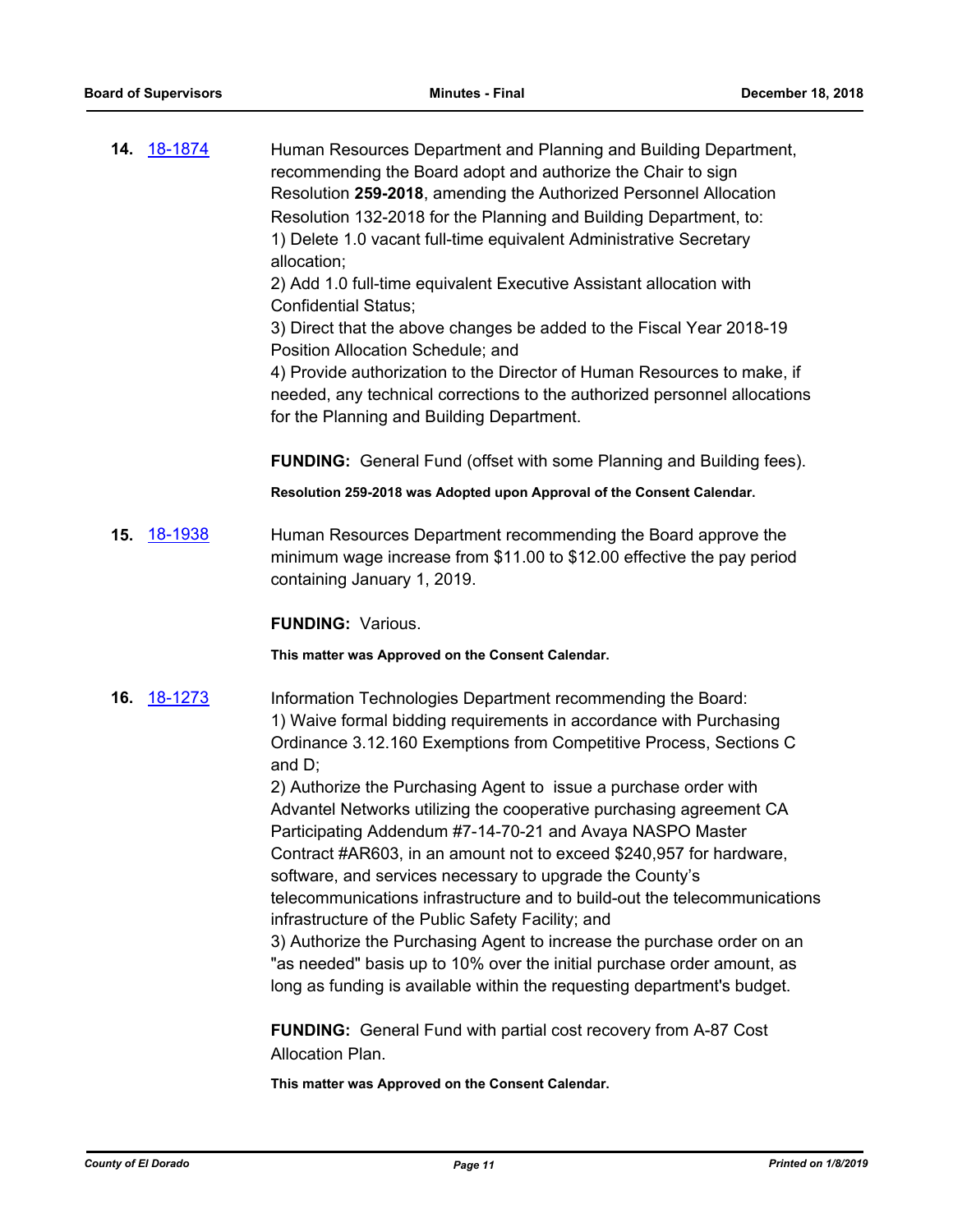**17.** [18-1872](http://eldorado.legistar.com/gateway.aspx?m=l&id=/matter.aspx?key=25222) Recorder-Clerk recommending the Board: provide conceptual approval of 1) Receive and file the Fee Study, completed on November 30, 2018 and which recommended increases to Recorder-Clerk fees; and 2) Provide direction to staff to return to the Board in March of 2019 withthe first reading and for further analysis and discussion of Recorder-Clerk recommended fee increases.

**FUNDING:** General Fund Revenue.

**This matter was Approved on the Consent Calendar.**

**18.** [18-1875](http://eldorado.legistar.com/gateway.aspx?m=l&id=/matter.aspx?key=25225) Treasurer-Tax Collector recommending the Board renew delegation of fiduciary authority to to the Treasurer-Tax Collector to invest and re-invest County funds, pursuant to Section 3.38.040 of the County Code and Section 53607 of the California Government Code.

### **FUNDING:** N/A

**A motion was made by Supervisor Hidahl, seconded by Supervisor Veerkamp to Approve this matter.**

- **Yes:** 5 Veerkamp, Frentzen, Ranalli, Novasel and Hidahl
- **19.** [16-0305](http://eldorado.legistar.com/gateway.aspx?m=l&id=/matter.aspx?key=20961) Supervisor Ranalli recommending the Board find that a state of emergency continues to exist in El Dorado County as a result of unprecedented tree mortality due to drought conditions and related bark beetle infestations. (Cont. 12/11/18, Item 12)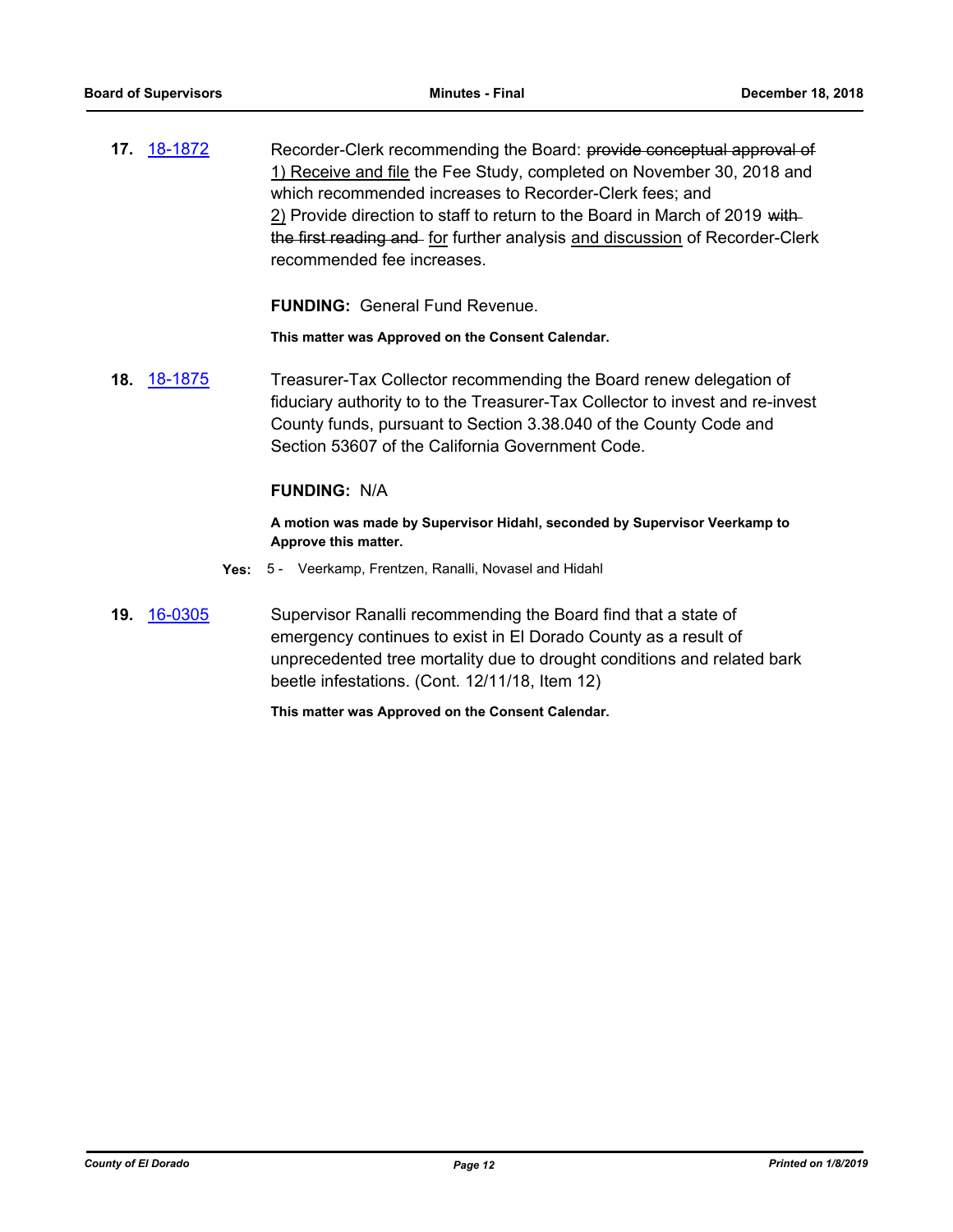# **HEALTH AND HUMAN SERVICES - CONSENT ITEMS**

**20.** [18-1560](http://eldorado.legistar.com/gateway.aspx?m=l&id=/matter.aspx?key=24911) Health and Human Services Agency recommending the Board: 1) Approve and authorize the Chair to sign Agreement for Services 3396 with NBS Government Finance Group, for the provision of annual tax roll billing consulting services for County Service Areas 3 and 7, in the amount of \$120,000, for the term of 3 years from January 1, 2019 through December 31, 2021; and 2) Make findings in accordance with County Ordinance 3.13.030 that it is more economical and feasible to contract with NBS Government Finance Group, for services provided under this Agreement 3396 because services are provided on an as needed basis; and 3) Authorize the Purchasing Agent, or their designee, to execute further documents relating to Agreement for Services 3396 including amendments which do not increase the maximum dollar amount or term of the Agreement, and contingent upon approval by County Counsel and Risk Management.

**FUNDING:** County Service Areas 3 and 7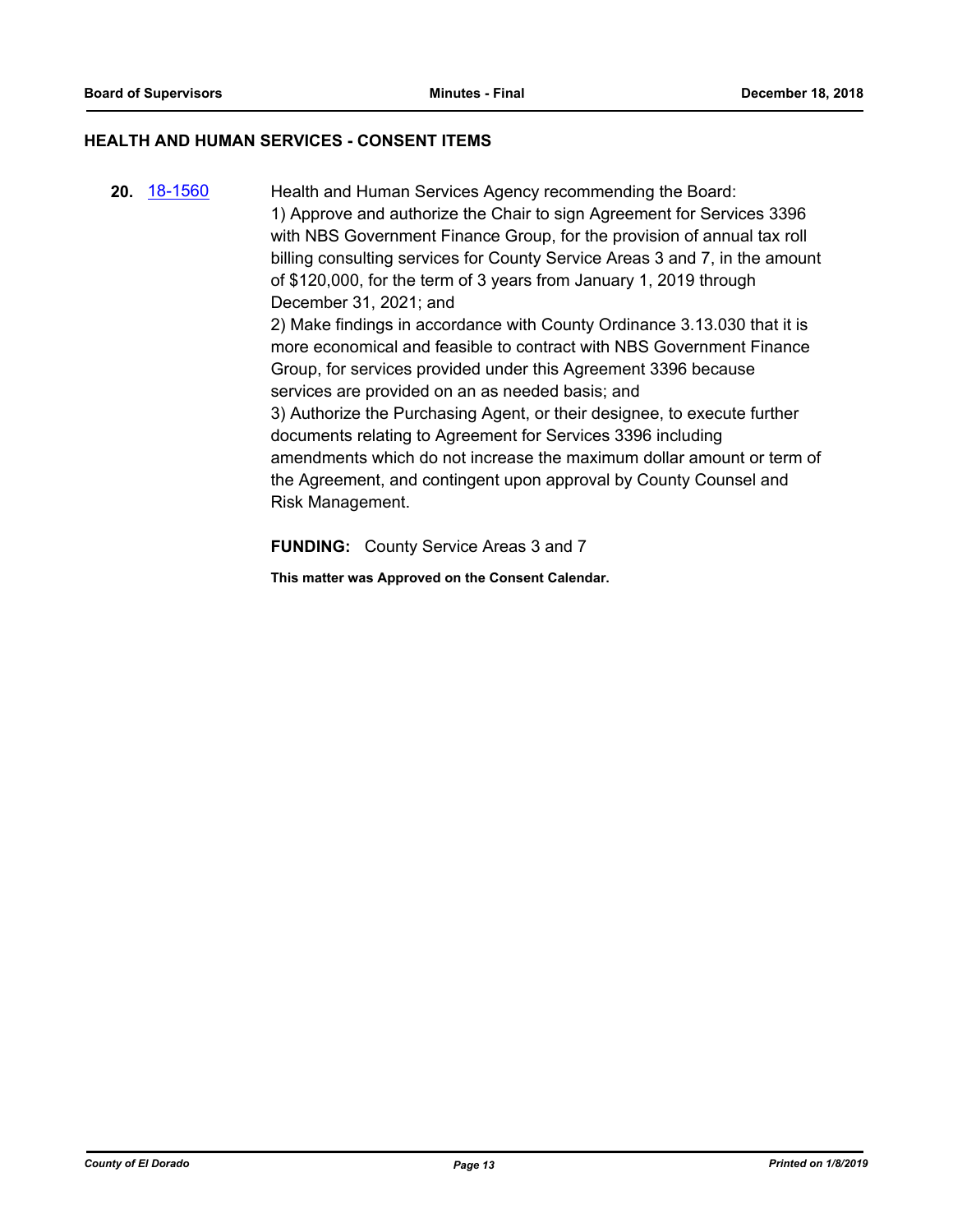#### **LAND USE AND DEVELOPMENT - CONSENT ITEMS**

**21.** [18-1900](http://eldorado.legistar.com/gateway.aspx?m=l&id=/matter.aspx?key=25250) Department of Transportation recommending the Board receive and file the Traffic Impact Mitigation Fee Program Annual Report for Fiscal Year 2017/18.

#### **FUNDING:** N/A

#### **This matter was Approved on the Consent Calendar.**

**22.** [18-0672](http://eldorado.legistar.com/gateway.aspx?m=l&id=/matter.aspx?key=24017) Department of Transportation recommending the Board consider the following pertaining to the Diamond Springs Parkway - Phase 1A - SR-49 Realignment Project, Contract 2720, CIP 72375, PW 16-31123: 1) Approve and adopt the Plans and Contract Documents and authorize the Chair to sign the Plans; and 2) Authorize advertisement for construction bids.

> **FUNDING:** Tribe Funds (82%), Utility Agencies (<1%), Traffic Impact Mitigation Fees (5%), Master Circulation and Funding Plan (5%), State Highway Operation and Protection Program (7%), and Road Fund (<1%). (Local and State Funds)

*Public Comment: T. Kayes, S. Taylor, L. Parlin*

**A motion was made by Supervisor Veerkamp, seconded by Supervisor Hidahl to Approve this matter and direct staff to review this matter for inclusion in the Broadband policy.**

- **Yes:** 5 Veerkamp, Frentzen, Ranalli, Novasel and Hidahl
- **23.** [18-1712](http://eldorado.legistar.com/gateway.aspx?m=l&id=/matter.aspx?key=25149) Planning and Building Department Code Enforcement Services, recommending the Board approve the following:

1) Award Request for Proposal 19-918-022 to the successful proposers, CSG Consultants and Willdan Engineering;

2) Authorize Planning and Building Department to negotiate a three-year Agreement with CSG Consultants and Willdan Engineering, in an amount not to exceed \$60,000 for each consultant, for a total amount of \$120,000;

3) Authorize the Purchasing Agent to execute said Agreements; and 4) Make findings that it is more feasible and economical to engage outside Consultants for the provision of on-call Code Enforcement Services in accordance with Ordinance 3.13.040.

**FUNDING:** General Fund, reimbursement from property owners.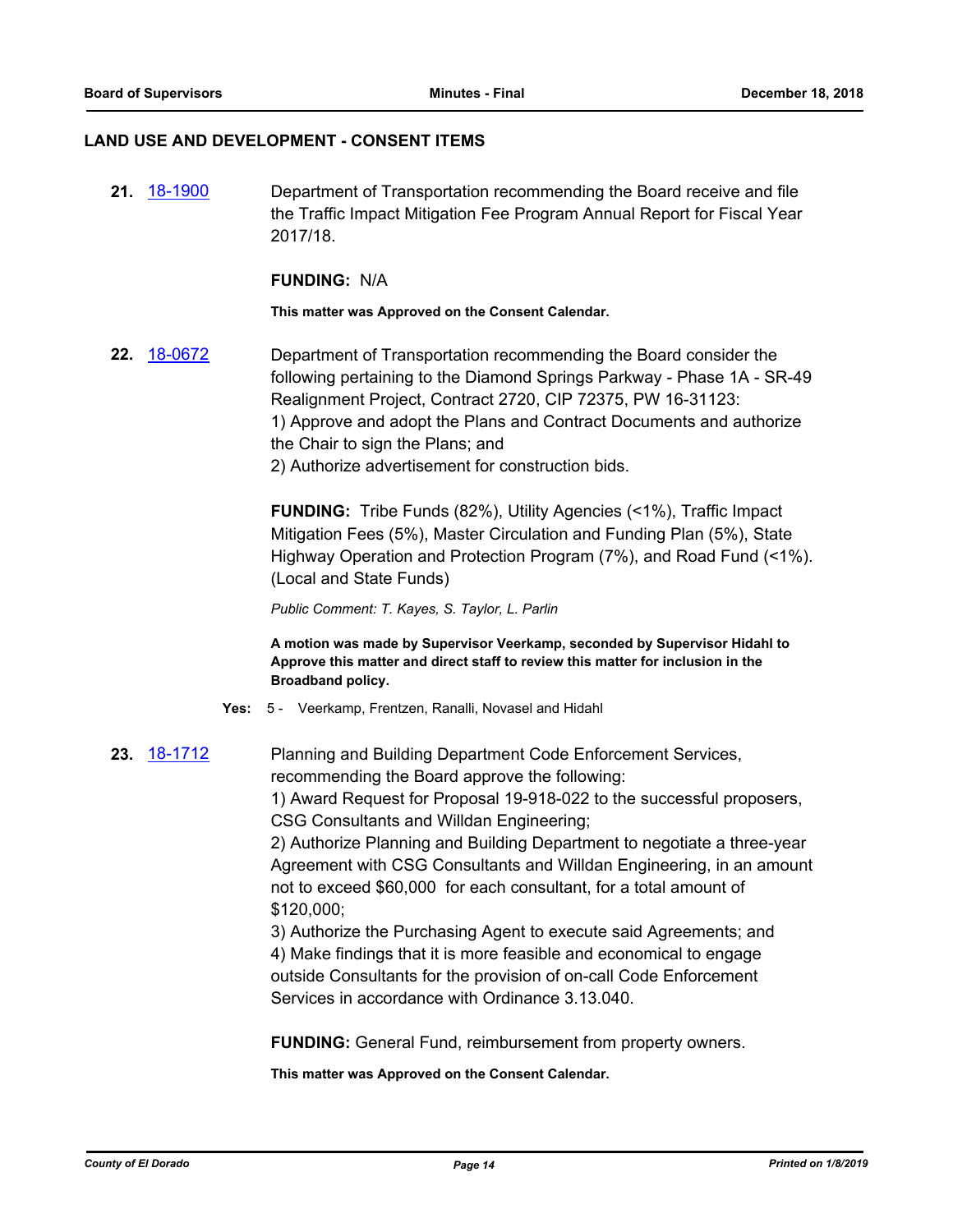**24.** [18-1863](http://eldorado.legistar.com/gateway.aspx?m=l&id=/matter.aspx?key=25213) Planning and Building Department recommending the Board approve a second amendment to Agreement for Services 102-S1710/ Fenix 214 between El Dorado County and the Tahoe Resource Conservation District to conduct storm water quality compliance monitoring in the Tahoe Basin with the amendment extending the expiration date of the Agreement from December 31, 2018 to December 31, 2021, and increasing the not-to-exceed compensation amount of the Agreement by \$136,000, for a total not-to-exceed amount of \$179,333.

> **FUNDING:** National Pollutant Discharge Elimination System - General Fund (50%) and Public Utility Franchise Fees (PUFF) (50%).

**This matter was Approved on the Consent Calendar.**

**25.** [18-1905](http://eldorado.legistar.com/gateway.aspx?m=l&id=/matter.aspx?key=25255) Planning and Building Department submitting for approval Final Map (TM-F18-0008) for Serrano Village J6 Unit 1 (TM13-1511), creating 47 residential lots, ranging in size from .115 to .286 acres, two large lots, and six lettered lots, on property identified by Assessor's Parcel Numbers 123-570-06 and 123-570-07, located on the southeast side of Bass Lake Road, approximately 100 feet east of the intersection with Sienna Ridge Road, in the El Dorado Hills area and recommending the Board consider the following:

> 1) Approve the Final Map (TM-F18-0008) for Serrano Village J6 Unit 1; 2) Approve and authorize the Chair to sign the Agreement to Make Subdivision Improvements (Attachment B);

3) Approve and authorize the Chair to sign the Agreement on Conditions for Acceptance of Drainage Easements for Serrano Village J6 Unit 1 (Attachment D); and

4) Approve and authorize the Chair to sign the Agreement on Conditions for Acceptance of Roads for Serrano Village J6 Unit 1 (Attachment E). (Supervisorial District 1)

**FUNDING:** N/A (Developer Funded Subdivision Improvements)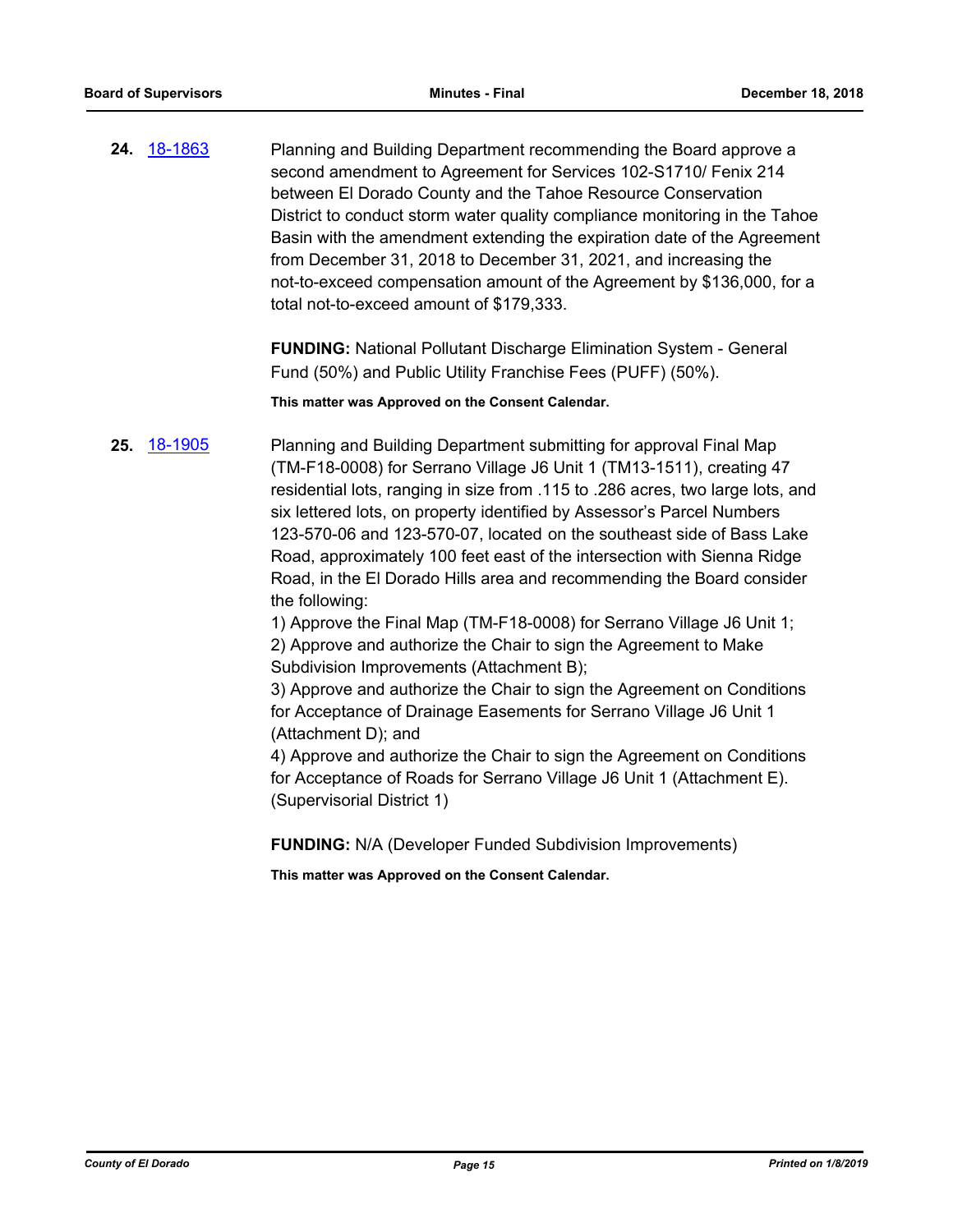**26.** [18-1906](http://eldorado.legistar.com/gateway.aspx?m=l&id=/matter.aspx?key=25256) Planning and Building Department submitting for approval Final Map (TM-F18-0010) for Carson Creek Unit 2B Phase 1 (TM06-1428-R). Phase 1 would create 178 residential lots, ranging in size from 4,000 square feet to 16,390 square feet, one large lot, and eight lettered lots. The project site is on property identified by Assessor's Parcel Number 117-680-06, located on the south side of Carson Crossing Drive, approximately 3,000 feet south of the intersection with Golden Foothill Parkway, in the El Dorado Hills area and recommending the Board consider the following:

1) Approve Final Map (TM-F18-0010) for Carson Creek Unit 2B Phase 1; and

2) Approve and authorize the Chair to sign the Agreement to Make Subdivision Improvements (Attachment B). (Supervisorial District 1)

**FUNDING:** N/A (Developer Funded Subdivision Improvements)

**This matter was Approved on the Consent Calendar.**

**27.** [18-1907](http://eldorado.legistar.com/gateway.aspx?m=l&id=/matter.aspx?key=25257) Planning and Building Department submitting for approval Final Map (TM-F18-0011) for Carson Creek Unit 2B Phase 2 (TM06-1428-R). Phase 2 would create 143 residential lots and 4 lettered lots. The project site is on property identified by Assessor's Parcel Number 117-680-06, located on the south side of Carson Crossing Drive, approximately 3,000 feet south of the intersection with Golden Foothill Parkway, in the El Dorado Hills area and recommending the Board consider the following: 1) Approve Final Map (TM-F18-0011) for Carson Creek Unit 2B Phase 2; and

2) Approve and authorize the Chair to sign the Agreement to Make Subdivision Improvements (Attachment B). (Supervisorial District 1)

**FUNDING:** N/A (Developer Funded Subdivision Improvements)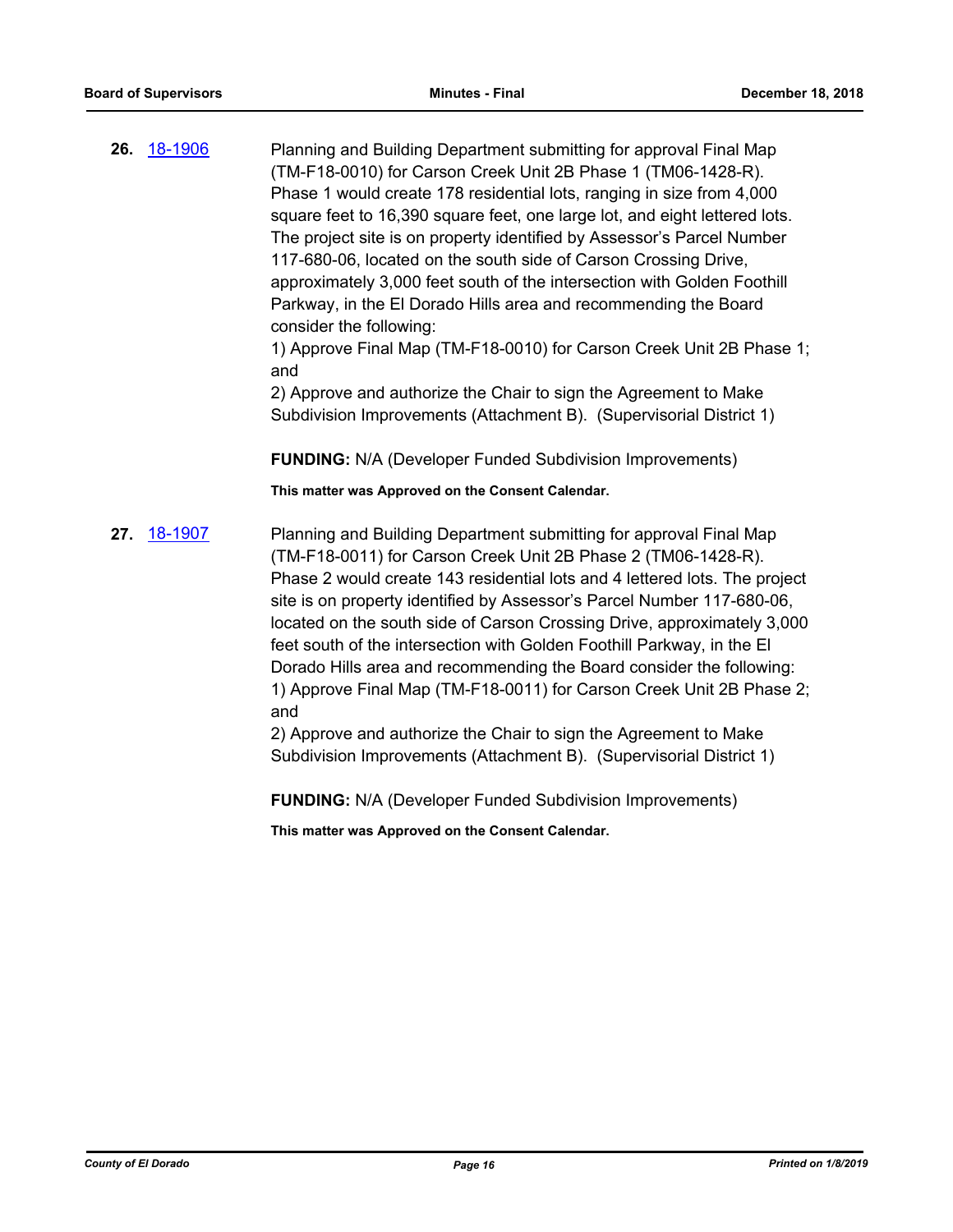#### **LAW AND JUSTICE - CONSENT ITEMS**

**28.** [18-1865](http://eldorado.legistar.com/gateway.aspx?m=l&id=/matter.aspx?key=25215) District Attorney recommending the Board consider the following: 1) Adopt and authorize the Chair to sign Resolution **252-2018** to rescind and replace Resolution 223-2018 to add language to accept liability for the Automobile Insurance Fraud Program for Fiscal Year 2018-19; and 2) Adopt and authorize the Chair to sign Resolution **253-2018** to rescind and replace Resolution 224-2018 to add language to accept liability for the Workers' Compensation Insurance Fraud Program for Fiscal Year 2018-19.

**FUNDING:** California Department of Insurance.

**Resolutions 252-2018 and 253-2018 were Adopted upon Approval of the Consent Calendar.**

**29.** [18-1918](http://eldorado.legistar.com/gateway.aspx?m=l&id=/matter.aspx?key=25268) Probation Department recommending the Board approve the following: 1) Approve and authorize the Chair to sign Amendment I to Agreement 522-S1711 (FENIX 961) with Alcohol Monitoring Systems, Inc. to extend the term of the agreement an additional nine months for a new term of December 31, 2018 to September 30, 2019; and 2) Authorize the Purchasing Agent, or designee, to execute further documents relating to Agreement for Services 522-S1711 (FENIX 961), including amendments which do not increase the maximum dollar amount or term of the Agreement, contingent upon approval by County Counsel and Risk Management.

**FUNDING:** N/A

**This matter was Approved on the Consent Calendar.**

#### **END CONSENT CALENDAR**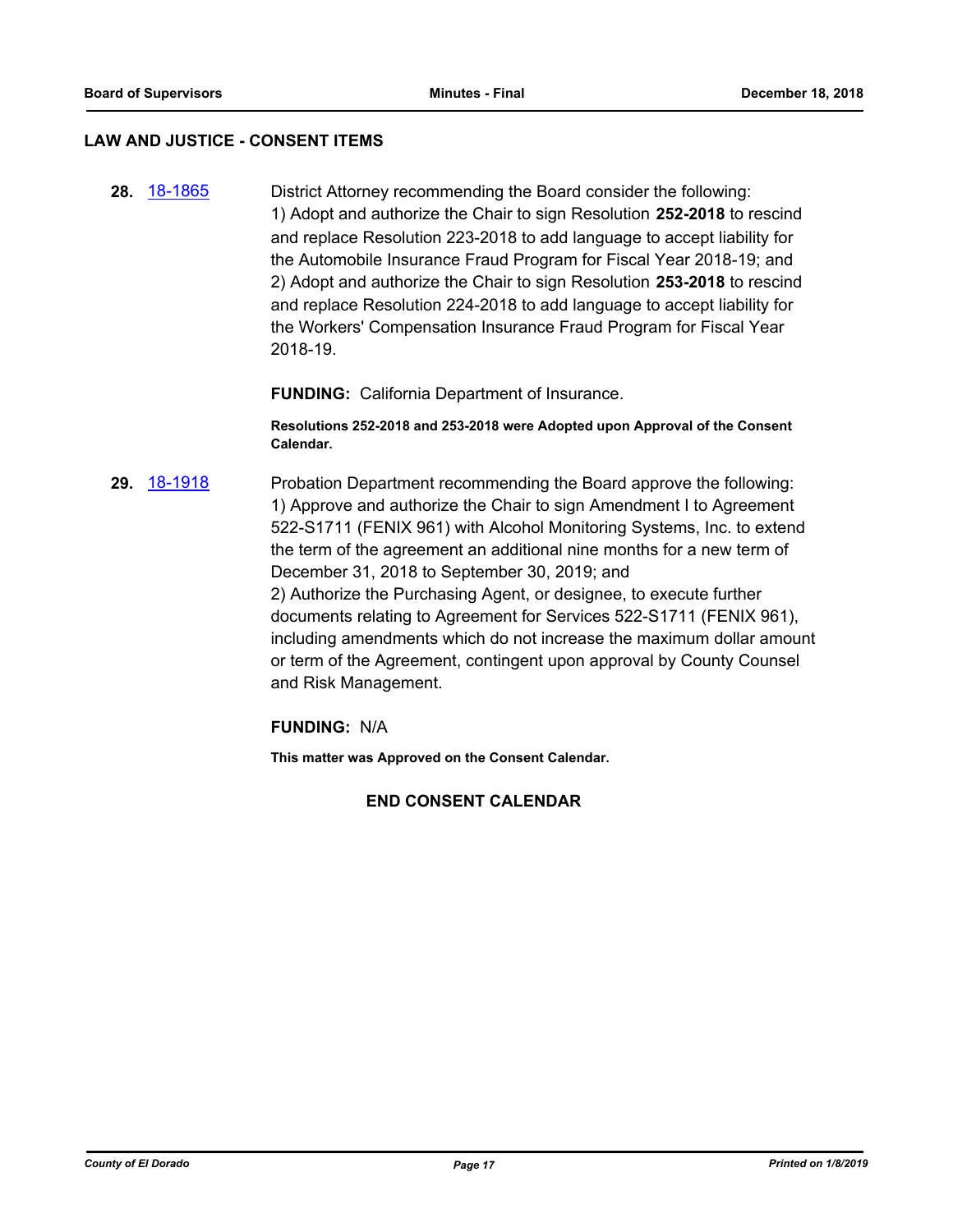#### **DEPARTMENT MATTERS (Items in this category may be called at any time)**

**30.** [18-1936](http://eldorado.legistar.com/gateway.aspx?m=l&id=/matter.aspx?key=25286) Sheriff's Office recommending the Board of Supervisors consider the following:

1) Waive the 180 day waiting period for extra help employment of a CalPERS retired annuitant in order to fill a critically needed position within the Sheriff's Office; and

2) Authorize the appointment of James Morgan as an extra help Sheriff's Deputy II, effective December 22, 2018. (Est. time 5 Min.)

# **FUNDING:** General Fund.

**A motion was made by Supervisor Hidahl, seconded by Supervisor Veerkamp to Approve this matter.**

- **Yes:** 5 Veerkamp, Frentzen, Ranalli, Novasel and Hidahl
- **31.** [18-1881](http://eldorado.legistar.com/gateway.aspx?m=l&id=/matter.aspx?key=25231) Chief Administrative Office and County Counsel recommending the Board:

1) Adopt and authorize the Chair to sign Resolution **256-2018** making certain findings as required under the Mitigation Fee Act (Cal. Gov. Code §66000 et seq.) related to the development impact mitigation fee collected by the County on behalf of the El Dorado Hills Community Services District; and

2) Review, receive, and file the annual financial report required under the Mitigation Fee Act for the period of July 1, 2017 through June 30, 2018. (Est. Time: 5 Min.)

**FUNDING:** There is no fiscal impact to the County related to this action.

**A motion was made by Supervisor Hidahl, seconded by Supervisor Frentzen to Approve this matter and Adopt Resolution 256-2018.**

**Yes:** 5 - Veerkamp, Frentzen, Ranalli, Novasel and Hidahl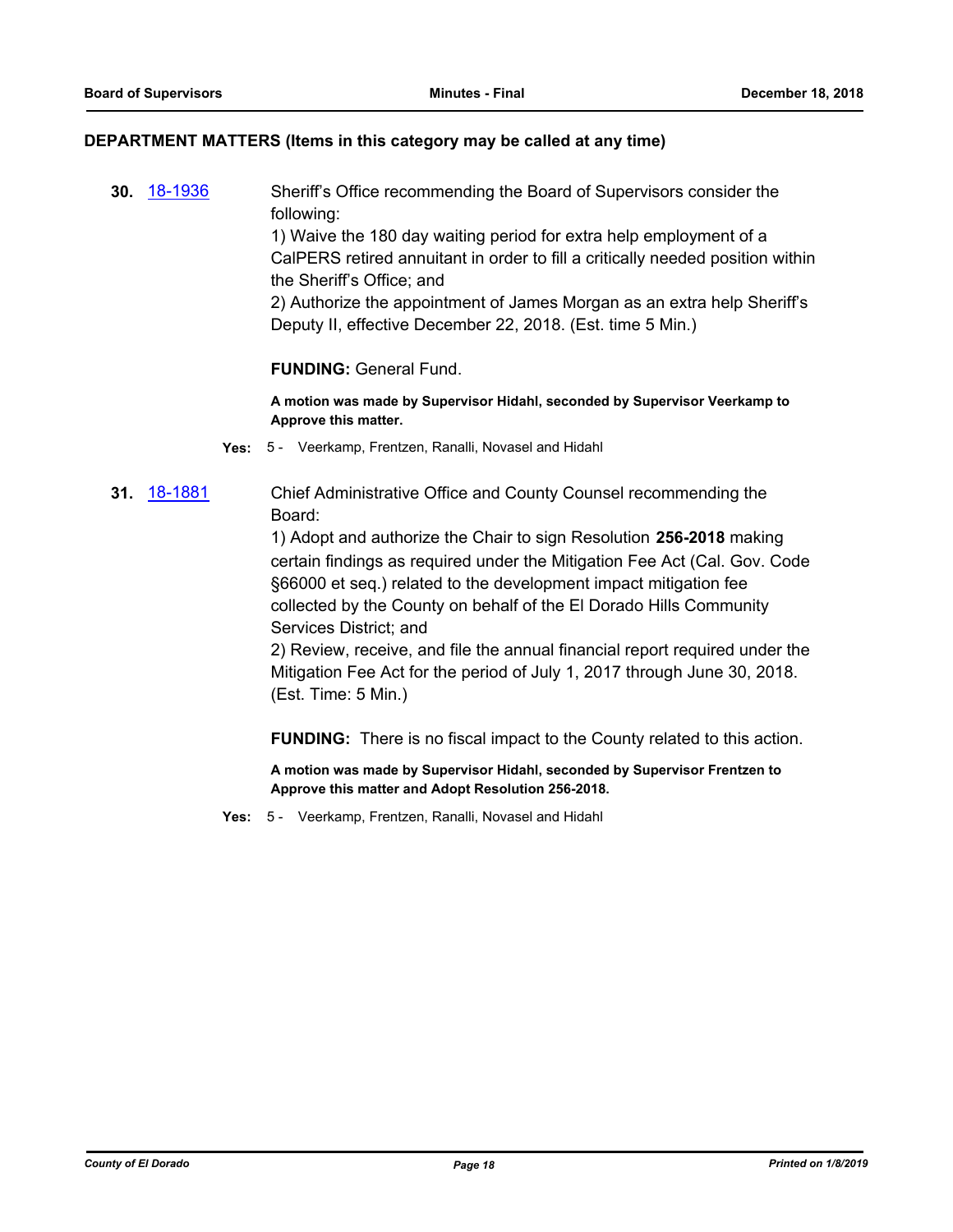**32.** [18-1793](http://eldorado.legistar.com/gateway.aspx?m=l&id=/matter.aspx?key=25144) Health and Human Services Agency, Sheriff's Office, and Probation Department recommending the Board consider the following: 1) Find, in accordance with County Ordinance Section 3.13.030, it is more economical and feasible to engage an independent contractor to provide licensed healthcare professionals trained in correctional medicine; 2) Approve and authorize the Chair to sign Agreement for Services 2989

with California Forensic Medical Group for the provision of health services in the two jail facilities and the two juvenile detention facilities for the term of January 1, 2019 through December 31, 2023, with a maximum contractual obligation of \$21,967,666.43; and

3) Authorize the Purchasing Agent, or designee, to execute further documents relating to Agreement for Services 2989, including amendments which do not increase the maximum dollar amount or term of the Agreement, and contingent upon approval by County Counsel and Risk Management. (Est. Time: 10 Min.)

# **FUNDING:** General Fund.

**A motion was made by Supervisor Hidahl, seconded by Supervisor Veerkamp to Approve this matter.**

- **Yes:** 5 Veerkamp, Frentzen, Ranalli, Novasel and Hidahl
- **33.** [18-1903](http://eldorado.legistar.com/gateway.aspx?m=l&id=/matter.aspx?key=25253) FENIX Executive Committee and Project Manager recommending the Board receive and file a status update on implementation of the Enterprise Resource Program. (Est. Time: 10 Min.)

**Received and Filed.**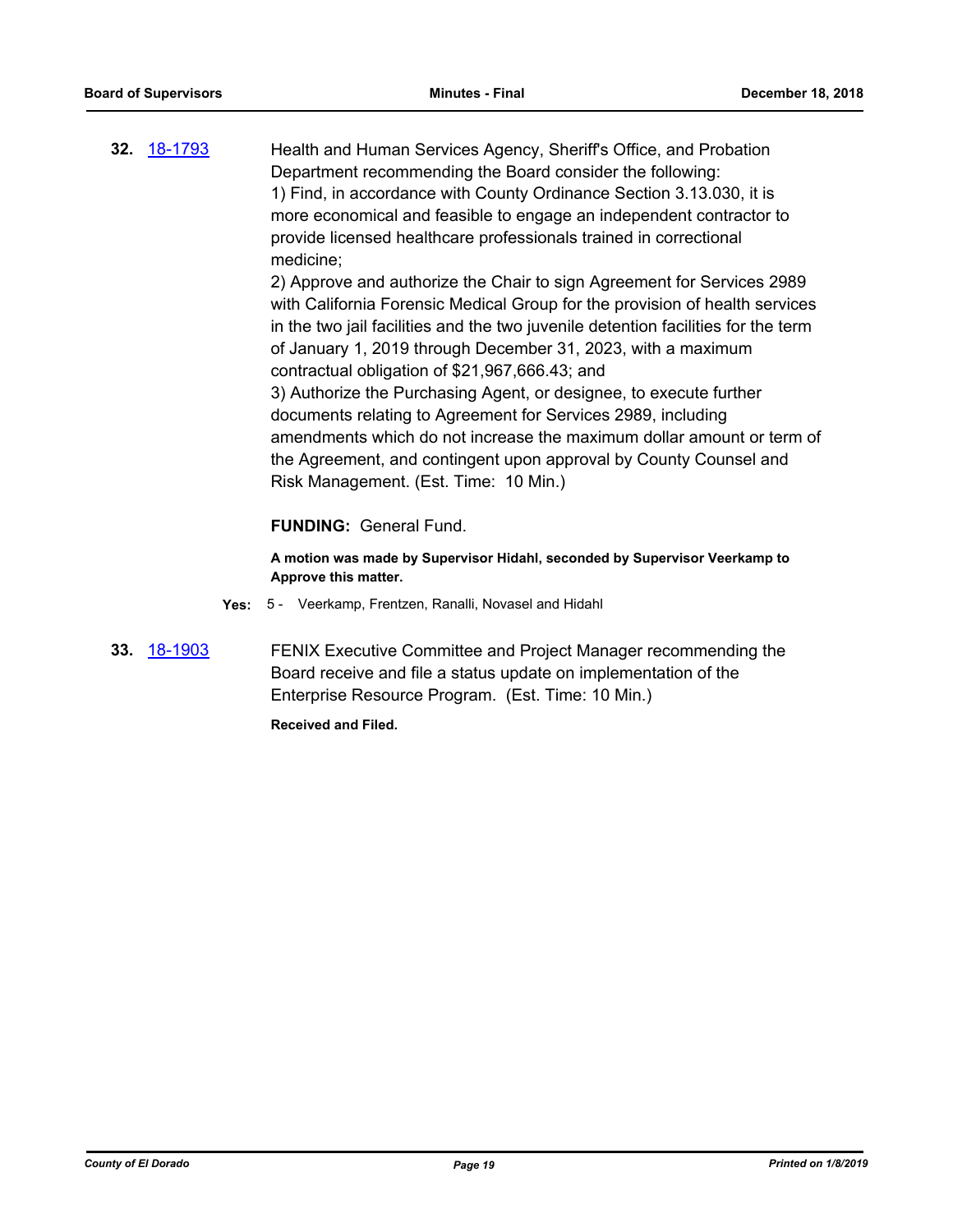|  | 34. 18-1922 | Chief Administrative Officer recommending the Board approve and                                                                                                                            |
|--|-------------|--------------------------------------------------------------------------------------------------------------------------------------------------------------------------------------------|
|  |             | authorize the Chair to sign the Salary and Benefits Resolution 260-2018                                                                                                                    |
|  |             | for Unrepresented Employees which:                                                                                                                                                         |
|  |             | 1) Modifies the existing deferred compensation language to:                                                                                                                                |
|  |             | a) Pay Appointed and Elected Department Heads a County contribution                                                                                                                        |
|  |             | of 2.5% of base salary in each pay period to deferred compensation,                                                                                                                        |
|  |             | effective pay period 1; and                                                                                                                                                                |
|  |             | b) Remove reference to a deferred compensation County matching                                                                                                                             |
|  |             | contribution equal to 10% of the amount of the employee contribution                                                                                                                       |
|  |             | during the calendar year, not to exceed \$800; and                                                                                                                                         |
|  |             | 2) Modifies the existing language related to longevity pay to:                                                                                                                             |
|  |             | a) Discontinue eligibility for advancement into further longevity tiers for all                                                                                                            |
|  |             | Appointed Department Heads who currently receive longevity pay,                                                                                                                            |
|  |             | effective upon Board approval; and                                                                                                                                                         |
|  |             | b) For all Appointed Department Heads who have not yet received                                                                                                                            |
|  |             | longevity pay, discontinue eligibility for longevity pay effective upon Board<br>approval; and                                                                                             |
|  |             | 3) Adds language to include a six (6) months' base salary severance pay                                                                                                                    |
|  |             | for all Appointed Department Heads upon successful completion of one<br>year of service in the appointed position; and                                                                     |
|  |             | 4) Includes other recommended revisions which have little or unknown                                                                                                                       |
|  |             | direct cost impact. (Est. Time: 10 Min.)                                                                                                                                                   |
|  |             | <b>FUNDING:</b> General Fund, with partial reimbursement through                                                                                                                           |
|  |             | State/Federally funded programs.                                                                                                                                                           |
|  |             | Public Comment: T. Kayes                                                                                                                                                                   |
|  |             | A motion was made by Supervisor Ranalli, seconded by Supervisor Veerkamp<br>$\sim$ 44 $\sim$ $\sim$ $\sim$ 4. A short Property to 41 $\sim$ 0.000, 0.04.0.4 $\sim$ 1. The short that short |

**to Approve this matter and Adopt Resolution 260-2018 to include this salary and benefits Resolution is interpreted to prohibit any compensation changes to elected department heads until 1/8/2019 with the exception of the FENIX stipend until 12/31/2018.**

**Yes:** 5 - Veerkamp, Frentzen, Ranalli, Novasel and Hidahl

# **10:30 A.M. - TIME ALLOCATION**

**35.** [18-1946](http://eldorado.legistar.com/gateway.aspx?m=l&id=/matter.aspx?key=25296) Supervisor Veerkamp recommending the Board authorize all Supervisors to sign Certificates of Recognition for outgoing Placerville City Councilmembers Wendy Thomas and John Clerici for their many years of service. (Est. Time: 10 Min.)

> **Supervisor Veerkamp read the Certificates of Recognition. A motion was made by Supervisor Veerkamp, seconded by Supervisor Frentzen to Approve this matter.**

**Yes:** 5 - Veerkamp, Frentzen, Ranalli, Novasel and Hidahl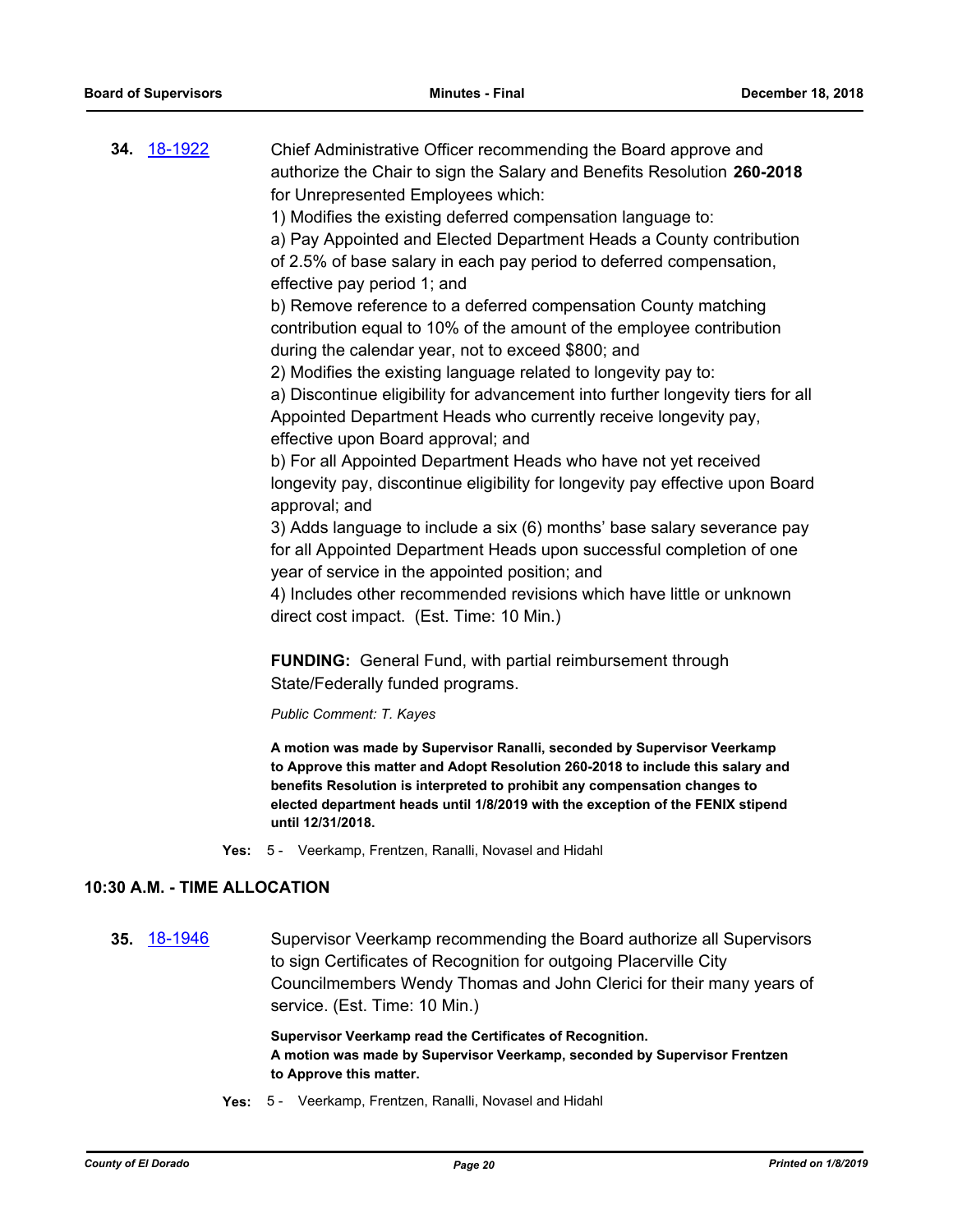#### **11:00 A.M. - TIME ALLOCATION**

**36.** [18-1791](http://eldorado.legistar.com/gateway.aspx?m=l&id=/matter.aspx?key=25142) Supervisor Ranalli recommending Board: 1) Receive and file a presentation provided by El Dorado County Sheriff John D'Agostini, recognizing the community volunteers who support the El Dorado County Sheriff's Office as members of the El Dorado County Sheriff's Search and Rescue Unit, El Dorado County Air Squadron and the El Dorado County Sheriff's Explorers; and 2) Approve and authorize the signatures of all five Board members on Proclamations that recognize these volunteers for their service. (Est. Time: 30 Min.) *Public Comment: T. Kayes, S. Wilson, S. Jackson* **Supervisor Hidahl read the Proclamation for the El Dorado County Air Squadron. A motion was made by Supervisor Hidahl, seconded by Supervisor Ranalli to Approve this matter. Yes:** 5 - Veerkamp, Frentzen, Ranalli, Novasel and Hidahl **Supervisor Veerkamp read the Proclamation for El Dorado County Search and Rescue Unit. A motion was made by Supervisor Veerkamp, seconded by Supervisor Ranalli to Approve this matter. Yes:** 5 - Veerkamp, Frentzen, Ranalli, Novasel and Hidahl **Supervisor Ranalli read the Proclamation for the El Dorado County Sheriff's Explorers. A motion was made by Supervisor Ranalli, seconded by Supervisor Frentzen to Approve this matter. Yes:** 5 - Veerkamp, Frentzen, Ranalli, Novasel and Hidahl **37.** [18-1792](http://eldorado.legistar.com/gateway.aspx?m=l&id=/matter.aspx?key=25143) Health and Human Services Agency recommending the Board, acting as the Governing Board of the In-Home Supportive Services Public Authority: 1) Receive a presentation by members of the In-Home Supportive Services Advisory Committee; and 2) Receive and file the Fiscal Year 2017-2018 In-Home Supportive Services Public Authority and Advisory Committee Annual Report. (Est. Time: 10 Min.) **FUNDING:** 27% State funding, 54% Federal Medi-Cal funding, and

#### **Received and Filed.**

19% General Fund.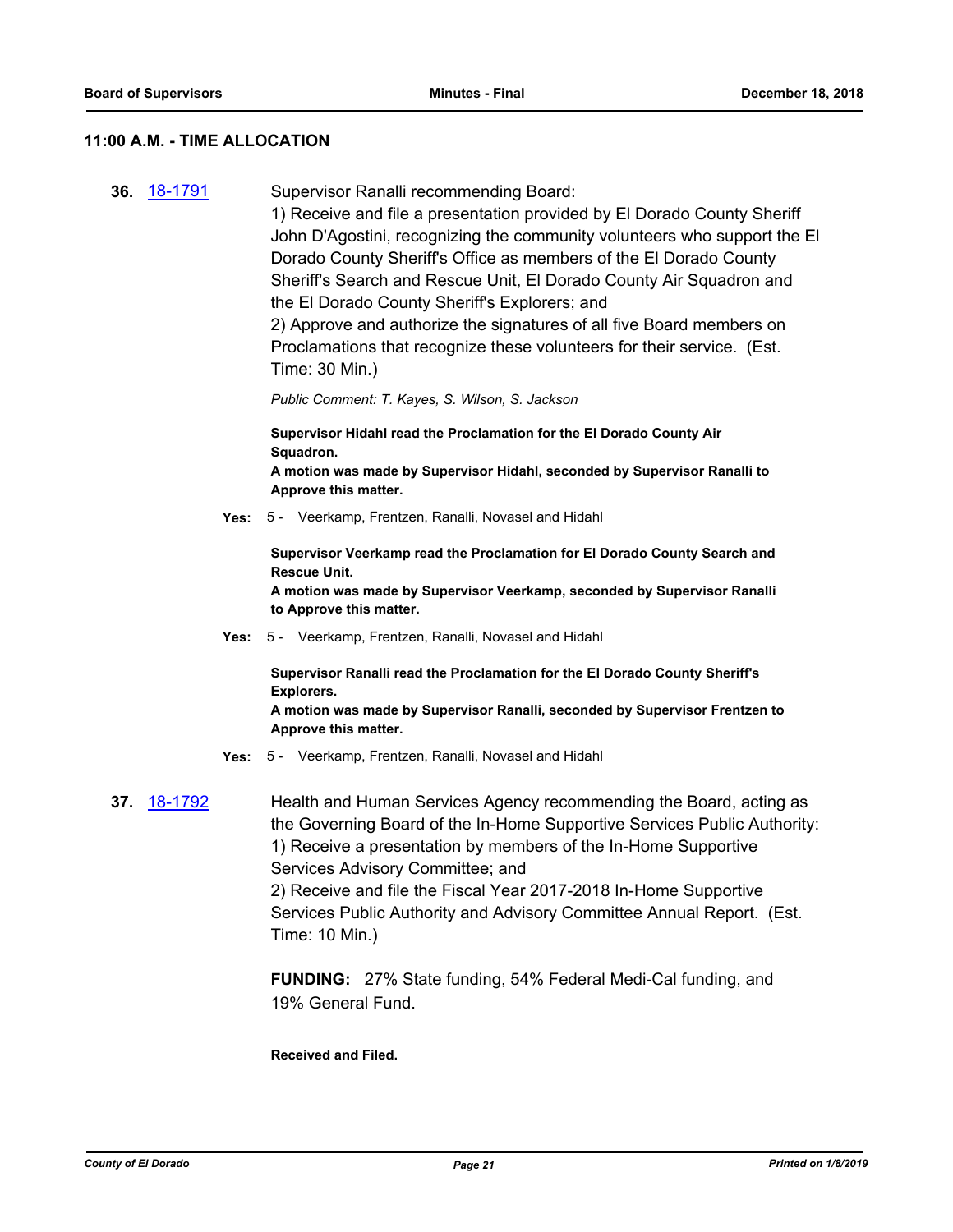# **1:00 P.M. - TIME ALLOCATION**

**38.** [18-1880](http://eldorado.legistar.com/gateway.aspx?m=l&id=/matter.aspx?key=25230) Chief Administrative Office and County Counsel recommending the Board:

> 1) Adopt and authorize the Chair to sign Resolution **255-2018** making certain findings as required under the Mitigation Fee Act (Cal. Gov. Code §66000 et seq.) related to the development impact mitigation fee collected by the County on behalf of the Georgetown Divide Recreation District; and

> 2) Review, receive, and file the annual financial report required under the Mitigation Fee Act for the period of July 1, 2017 through June 30, 2018. (Est. Time: 5 Min.)

**FUNDING:** There is no fiscal impact to the County related to this action.

*Public Comment: C. Clark*

**A motion was made by Supervisor Veerkamp, seconded by Supervisor Hidahl to Adopt Resolution 255-2018.**

- **Yes:** 5 Veerkamp, Frentzen, Ranalli, Novasel and Hidahl
- **39.** [18-1794](http://eldorado.legistar.com/gateway.aspx?m=l&id=/matter.aspx?key=25145) Department of Transportation recommending the Board receive and file a presentation regarding the Apple Farms Traffic Circulation Pilot Program. (Est. Time: 20 Min.)

*Public Comment: F. DuChamp, T. Kayes, E. Young*

**Received and Filed.**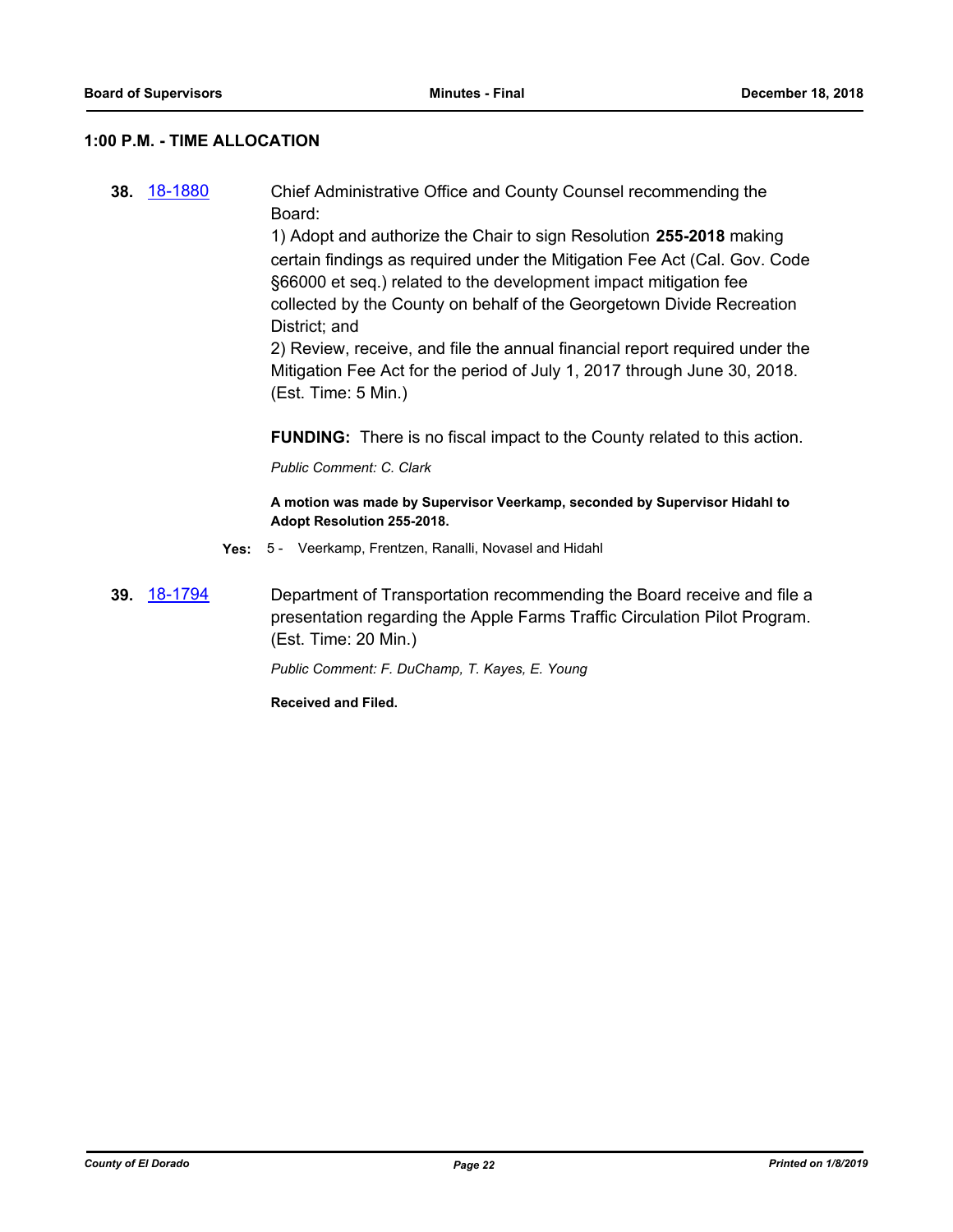**40.** [18-1835](http://eldorado.legistar.com/gateway.aspx?m=l&id=/matter.aspx?key=25185) Department of Transportation recommending the Board retroactively approve and authorize the Chair to execute Contract Change Order 3 with Granite Construction Company in the amount of \$36,574.00 for the Cosumnes Mine Road & Bridge Storm Damage Repairs Project, Contract 2719, PW 18-31209, CIP 78700/78701/78712; and make the following finding to waive the competitive bidding process for the change order: the nature of the subject of the contract is such that competitive proposals would be unavailing or would not produce an advantage, and the advertisement for competitive bid would thus be undesirable, impractical, or impossible. (Est. Time: 5 Min.)

> **FUNDING:** Local and State discretionary funding initially (100%), with Department of Transportation staff working with the Federal Emergency Management Agency and the California Office of Emergency Services to obtain reimbursement. (Local, State, and Federal)

**A motion was made by Supervisor Novasel, seconded by Supervisor Hidahl to Approve this matter. Supervisor Frentzen registered a No vote due to the Contract Change Order being retroactive.**

- **Yes:** 4 Veerkamp, Ranalli, Novasel and Hidahl
- **Noes:** 1 Frentzen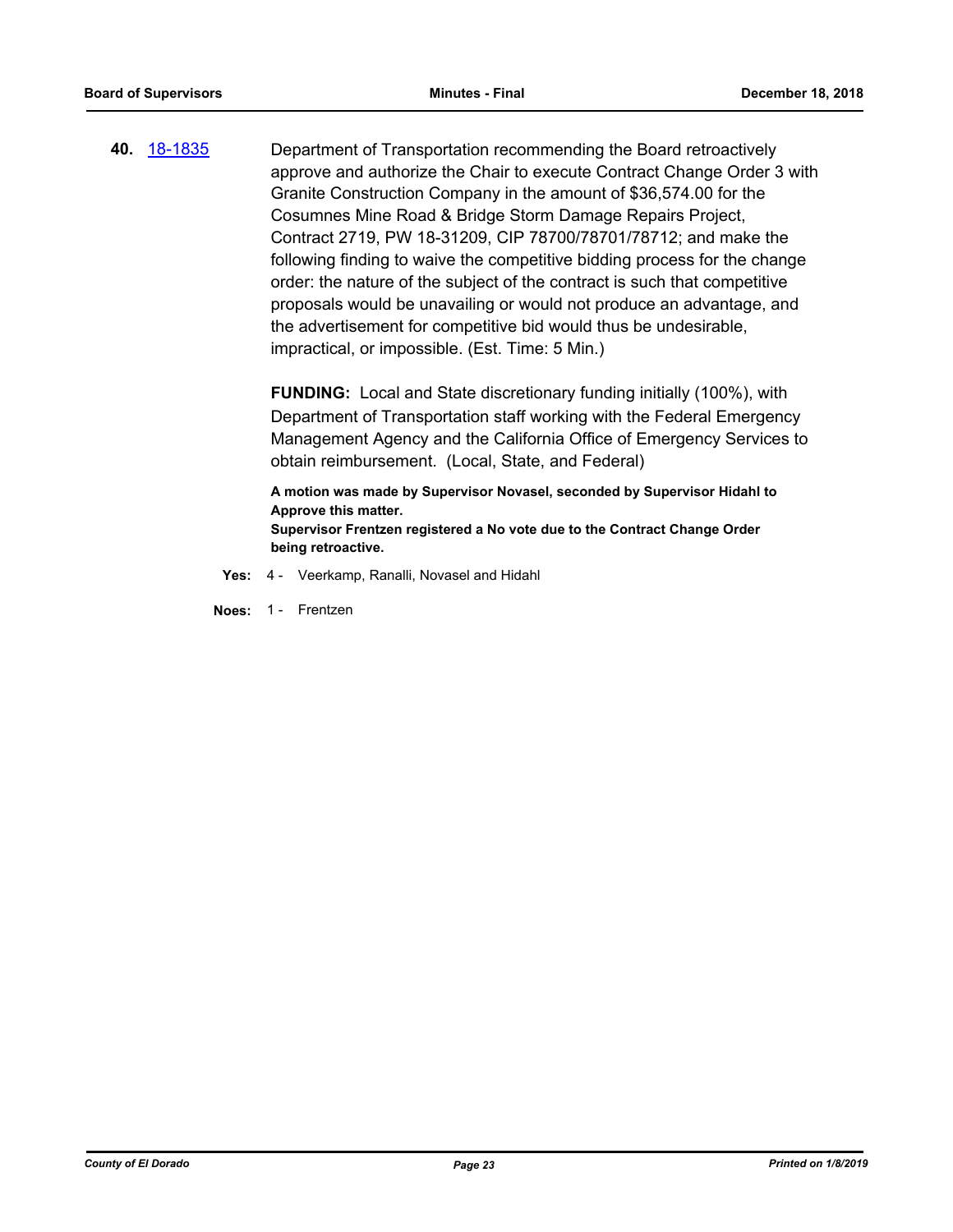**41.** [18-1182](http://eldorado.legistar.com/gateway.aspx?m=l&id=/matter.aspx?key=24532) Department of Transportation recommending the Board take the following actions related to the Newtown Road at South Fork Weber Creek Bridge Replacement Project, CIP 77122/36105030: 1) Adopt the California Environmental Quality Act (CEQA) Mitigated

Negative Declaration and Mitigation Monitoring and Reporting Plan; and 2) Approve the Project as described in the CEQA Initial Study / Mitigated Negative Declaration. (Est. Time: 45 Min.)

**FUNDING:** Highway Bridge Program (87%) and Regional Surface Transportation Program (13%). (Federal Funds)

*Public Comment: M. Murray, L. Sousa, R. Sousa, T. Kayes, B. Robertson, W. Nagel, B. Ross, J. Davies, K. Payne, E. Young, S. Taylor, Andrew, L. Johnson*

**A motion was made by Supervisor Veerkamp, seconded by Supervisor Hidahl to:**

**1) Adopt the California Environmental Quality Act (CEQA) Mitigated Negative Declaration and Mitigation Monitoring and Reporting Plan;**

**2) Approve the Project as described in the CEQA Initial Study/Mitigated Negative Declaration;**

**3) Find that, as detailed in the response to comments and by staff at the hearing today, the opinions expressed about the project in the written comments and public comment today stating that the project will have significant effect on the environment are not credible because they ignore mitigation included in the project, are factually incorrect, lack factual basis, or require expertise and are not made by a qualified expert. This finding as to credibility includes, but is not limited to, the comments that the existing bridge should be left in place and that the ratings do not merit replacement; that there is not a sufficient plan to address emergency evacuations during construction; that the project description is unstable; that there will be a substantial impact to cultural and archaeological resources even with mitigation; that there will be significant impacts to aesthetics, scenic resources, or the visual character of the area from the project even with mitigation, and there will be an icing effect on the new bridge; and**

**4) Find that, as detailed in the response to comments, the numerous opinions expressed by one commenter claiming to be an expert engineer are not those of an expert qualified; licensed engineer and lack credibility for the reasons stated in the response to comments.**

**Yes:** 5 - Veerkamp, Frentzen, Ranalli, Novasel and Hidahl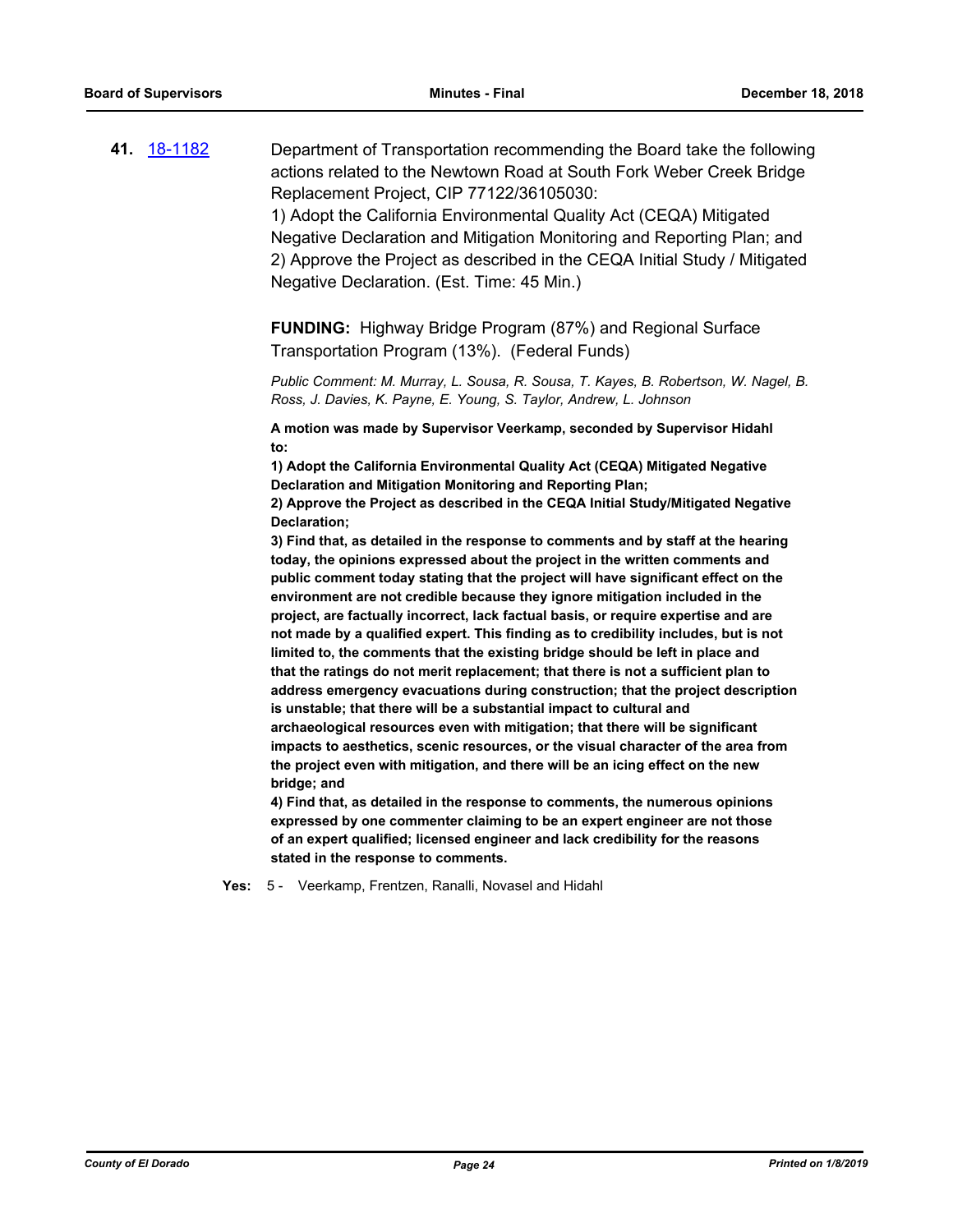#### **ITEMS TO/FROM SUPERVISORS**

**Supervisor Hidahl reported on the following: Community Action Council meeting. APAC meeting. Capital Southeast Connector Joint Powers Authority meeting. El Dorado Hills meeting for rural fire district funding. Supervisor Frentzen reported on the following: District 1 and 2 neighborhood visit. Local Agency Formation Commission meetings. Juvenile Hall lunch. El Dorado Western holiday party. Water Agency meeting. USDA representatives meeting for funding opportunities for Broadband. Supervisor Veerkamp reported on the following: City of Placerville reorganization. Water Agency meeting. Agricultural Development feasibility assessment. Vegetation meeting. SOFAR steering meeting. Strategic Plan update. Happy Holidays. Supervisor Novasel reported on the following: Housing Tahoe Partnership meeting. Tahoe Conservancy meeting. Tahoe Transportation District meeting.**

**Supervisor Ranalli reported on the following: Recognized his assistant Brenda Bailey. Closing Comments on serving on the Board of Supervisors.**

# **CAO UPDATE**

**Don Ashton, Chief Administrative Officer, reported on the following: No budget for the Federal government. Farm Bill.**

# **ADJOURNED AT 4:48 P.M.**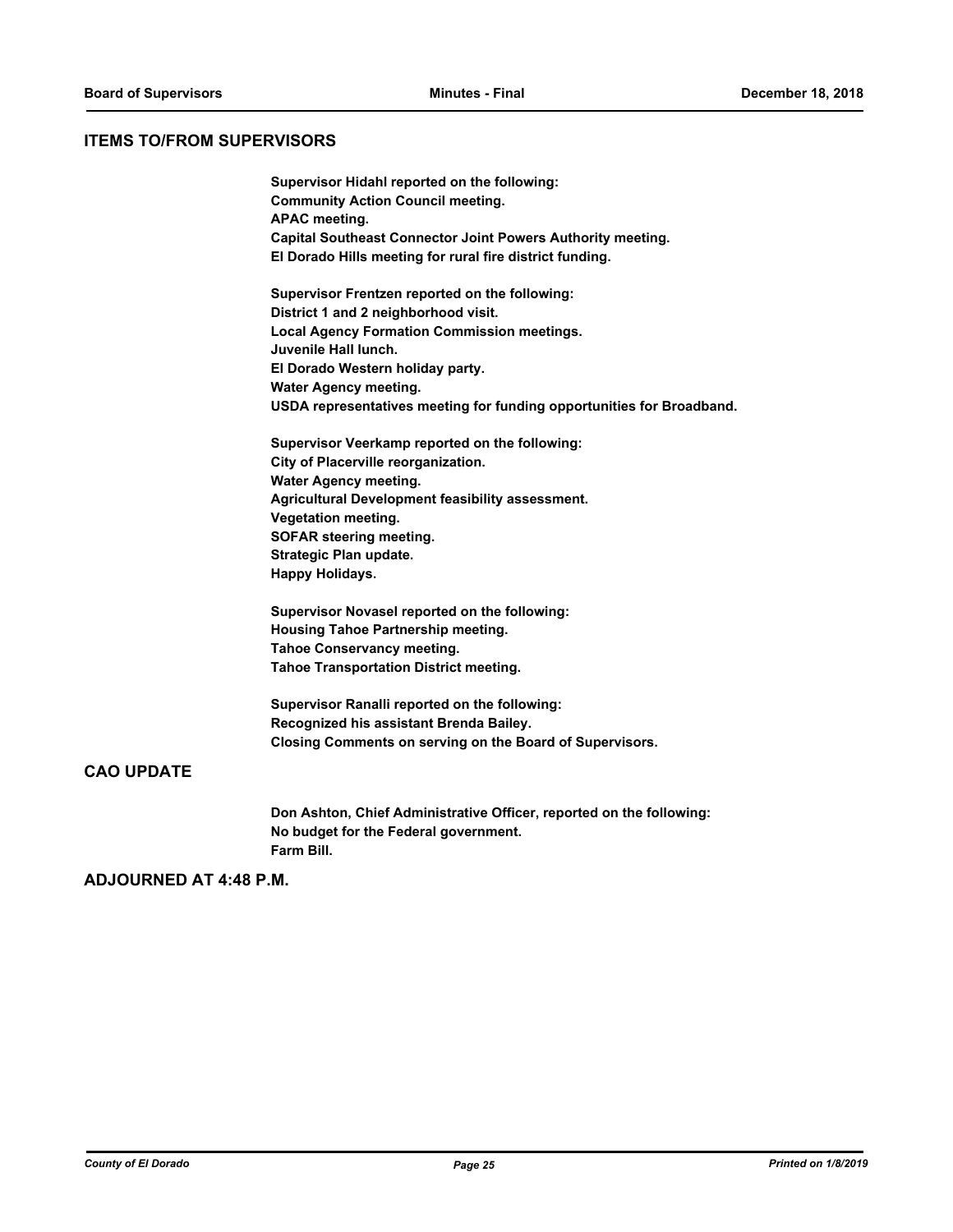# **CLOSED SESSION**

| 18-1884<br>43.<br>Pursuant to Government Code Section 54956.9(d)(1)- Existing<br>Services Group, Inc., Claim ELAC-548168. (Est. Time: 5 Min.)<br>No Action Reported. All five Supervisors participated.<br>44. 18-1917<br><b>Conference with Legal Counsel - Significant Exposure to Litigation</b><br>cases: (1). (Est. Time: 15 Min.)<br>No Action Reported. All five Supervisors participated.<br>45. 18-1933<br>Conference with Legal Counsel - Existing Litigation pursuant to<br>Government Code Section 54956.9(d)(1). Title: Rural Communities<br>United v. El Dorado County Board of Supervisors; El Dorado County<br>cases: (1). (Est. Time: 10 Min.)<br>No Action Reported. All five Supervisors participated.<br>46. 18-1925<br>Pursuant to Government Code Section 54957- Threat to Public<br>Services or Facilities. Title: Consultation with County Security Officer | 42. 18-1859 | Pursuant to Government Code Section 54957.6 - Conference with<br>Labor Negotiator: County Negotiator: Director of Human Resources<br>and/or designee. Employee organization: El Dorado County Employees<br>Association Local 1 representing employees in the General, Professional,<br>and Supervisory Bargaining Units; Operating Engineers Local 3<br>representing employees in the Trades & Crafts and Corrections<br>Bargaining Units; Deputy Sheriffs Association representing employees in<br>the Law Enforcement Unit; and El Dorado County Managers' Association.<br>(Est. Time: 30 Min.)<br>No Action Reported. All five Supervisors participated. |
|-------------------------------------------------------------------------------------------------------------------------------------------------------------------------------------------------------------------------------------------------------------------------------------------------------------------------------------------------------------------------------------------------------------------------------------------------------------------------------------------------------------------------------------------------------------------------------------------------------------------------------------------------------------------------------------------------------------------------------------------------------------------------------------------------------------------------------------------------------------------------------------|-------------|-------------------------------------------------------------------------------------------------------------------------------------------------------------------------------------------------------------------------------------------------------------------------------------------------------------------------------------------------------------------------------------------------------------------------------------------------------------------------------------------------------------------------------------------------------------------------------------------------------------------------------------------------------------|
|                                                                                                                                                                                                                                                                                                                                                                                                                                                                                                                                                                                                                                                                                                                                                                                                                                                                                     |             | Litigation. Title: Claim of Sandy Jones v. County of El Dorado, York Risk                                                                                                                                                                                                                                                                                                                                                                                                                                                                                                                                                                                   |
|                                                                                                                                                                                                                                                                                                                                                                                                                                                                                                                                                                                                                                                                                                                                                                                                                                                                                     |             |                                                                                                                                                                                                                                                                                                                                                                                                                                                                                                                                                                                                                                                             |
|                                                                                                                                                                                                                                                                                                                                                                                                                                                                                                                                                                                                                                                                                                                                                                                                                                                                                     |             | pursuant to Government Code section 54956.9(d)(2). Number of potential                                                                                                                                                                                                                                                                                                                                                                                                                                                                                                                                                                                      |
|                                                                                                                                                                                                                                                                                                                                                                                                                                                                                                                                                                                                                                                                                                                                                                                                                                                                                     |             |                                                                                                                                                                                                                                                                                                                                                                                                                                                                                                                                                                                                                                                             |
|                                                                                                                                                                                                                                                                                                                                                                                                                                                                                                                                                                                                                                                                                                                                                                                                                                                                                     |             | Superior Court Case No. PC20160024 (TGPA-ZOU); Number of potential                                                                                                                                                                                                                                                                                                                                                                                                                                                                                                                                                                                          |
|                                                                                                                                                                                                                                                                                                                                                                                                                                                                                                                                                                                                                                                                                                                                                                                                                                                                                     |             |                                                                                                                                                                                                                                                                                                                                                                                                                                                                                                                                                                                                                                                             |
| No Action Reported. All five Supervisors participated.                                                                                                                                                                                                                                                                                                                                                                                                                                                                                                                                                                                                                                                                                                                                                                                                                              |             | Jimmy Gonzalez. (Est. Time: 20 Min.)                                                                                                                                                                                                                                                                                                                                                                                                                                                                                                                                                                                                                        |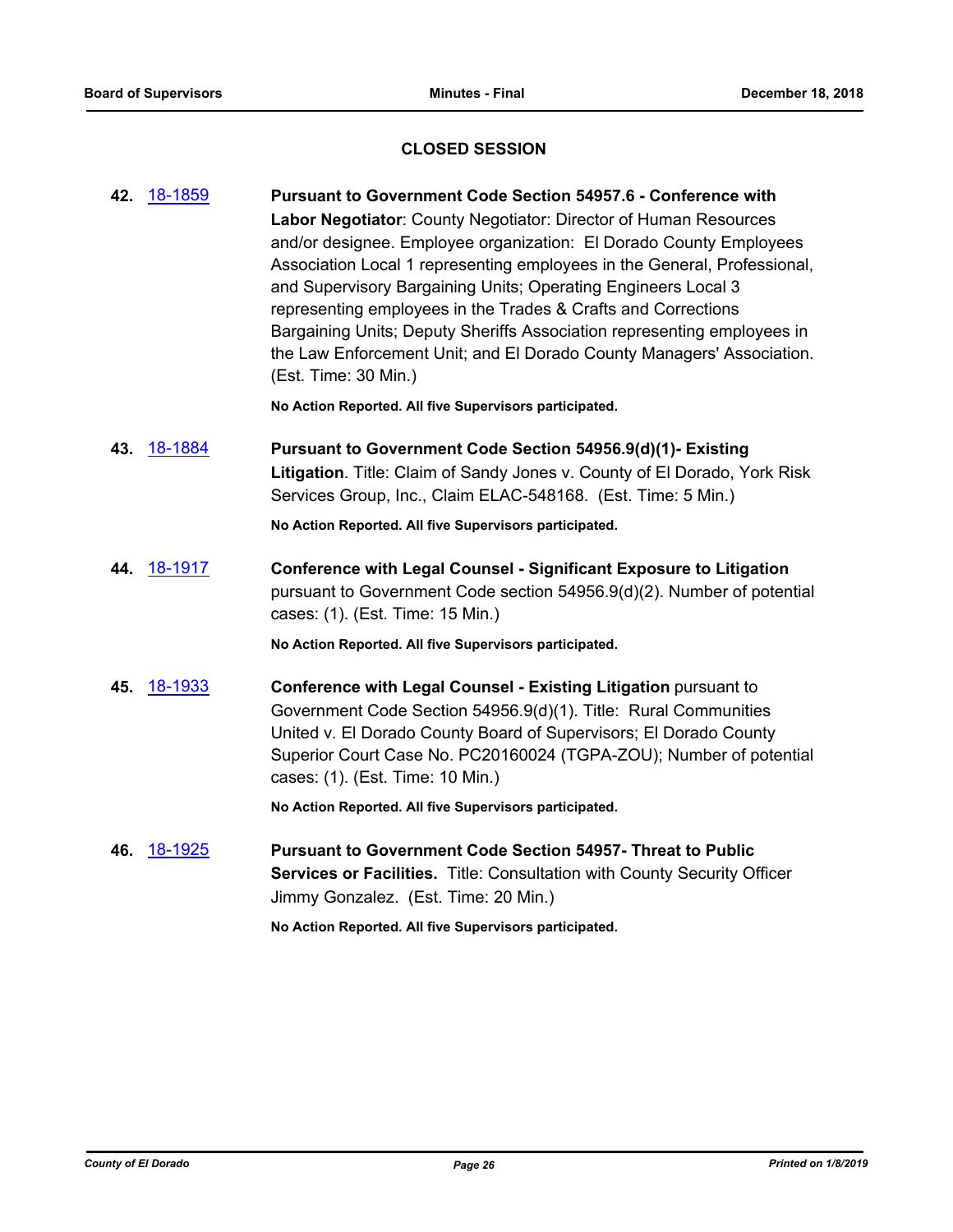# **ADDENDUM**

#### **DEPARTMENT MATTERS (Items in this category may be called at any time)**

**47.** [18-1947](http://eldorado.legistar.com/gateway.aspx?m=l&id=/matter.aspx?key=25297) Department of Transportation, recommending the Board receive information regarding Contract Change Order 4 on the White Meadow Road and Peavine Ridge Road Storm Damage Repair Project, CIP 78711/36102025, Contract 2771. (Est. Time: 5 Min.)

> **FUNDING:** Local and State discretionary funding initially (100%), with Department of Transportation staff working with the Federal Emergency Management Agency and the California Office of Emergency Services to obtain reimbursement. (Local, State, and Federal)

**Received and Filed.**